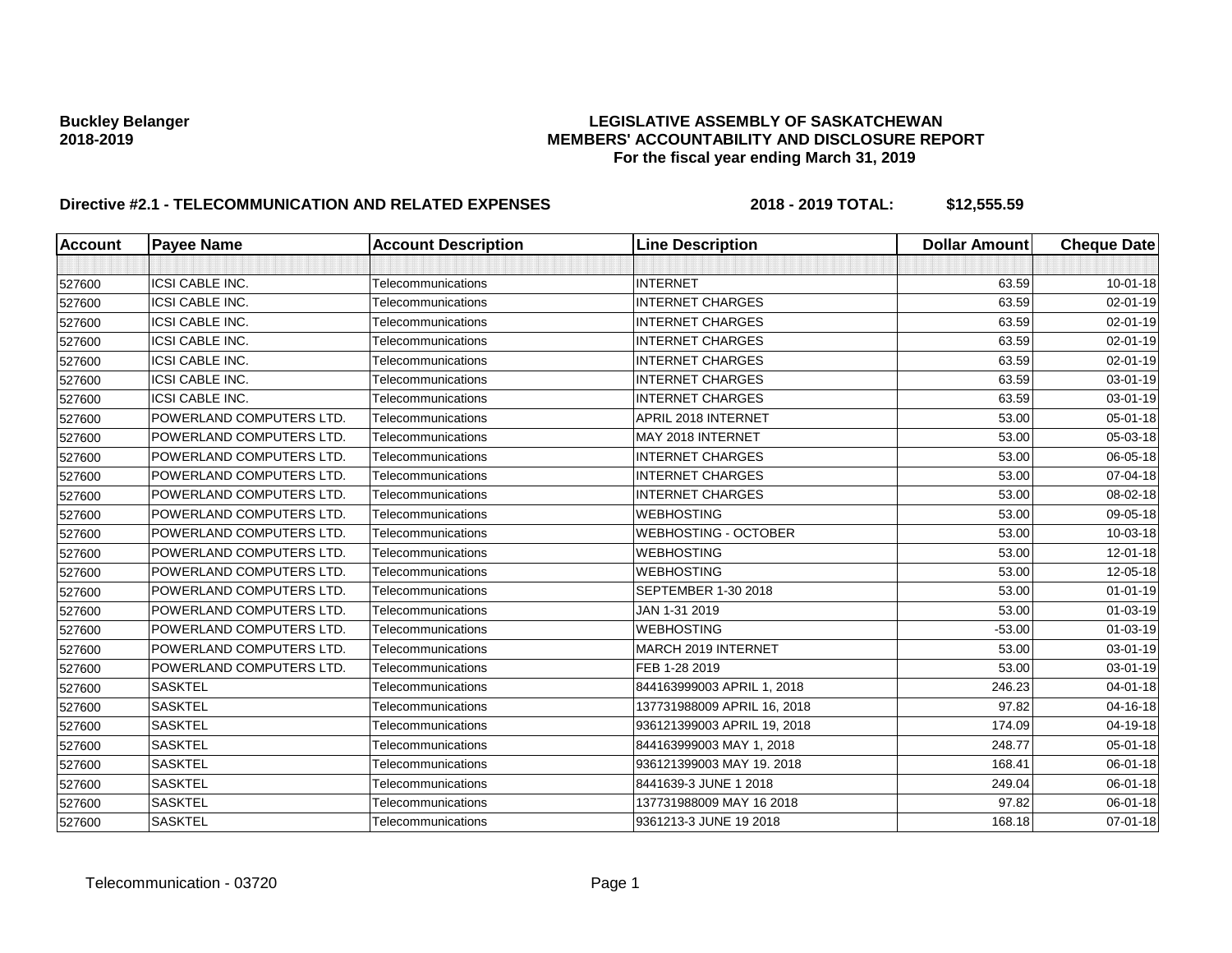# **Buckley Belanger LEGISLATIVE ASSEMBLY OF SASKATCHEWAN 2018-2019 MEMBERS' ACCOUNTABILITY AND DISCLOSURE REPORT For the fiscal year ending March 31, 2019**

# **Directive #2.1 - TELECOMMUNICATION AND RELATED EXPENSES** 2018 - 2018 - 2019 TOTAL: \$12,555.59

| <b>Account</b> | <b>Payee Name</b>        | <b>Account Description</b> | <b>Line Description</b>            | <b>Dollar Amount</b> | <b>Cheque Date</b> |
|----------------|--------------------------|----------------------------|------------------------------------|----------------------|--------------------|
|                |                          |                            |                                    |                      |                    |
| 527600         | <b>SASKTEL</b>           | Telecommunications         | 844163999003 JULY 1 2018           | 246.74               | 07-01-18           |
| 527600         | <b>SASKTEL</b>           | Telecommunications         | 01377319 JUNE 16 2018              | 97.82                | $07 - 01 - 18$     |
| 527600         | <b>SASKTEL</b>           | Telecommunications         | 137731988009 JULY 16 2018          | 100.75               | 08-01-18           |
| 527600         | <b>SASKTEL</b>           | Telecommunications         | 9361213-3 JULY 19 2018             | 186.62               | 08-01-18           |
| 527600         | <b>SASKTEL</b>           | Telecommunications         | 844163999003 AUGUST 1 2018         | 246.72               | 08-02-18           |
| 527600         | <b>SASKTEL</b>           | Telecommunications         | 936121399003 AUG 19,2018           | 167.80               | 09-01-18           |
| 527600         | <b>SASKTEL</b>           | Telecommunications         | 01377319 AUG 16, 2018              | 100.59               | 09-01-18           |
| 527600         | <b>SASKTEL</b>           | Telecommunications         | 844163999003 OCT 1 2018            | 233.02               | 10-01-18           |
| 527600         | <b>SASKTEL</b>           | Telecommunications         | 936121399003 SEPTEMBER 19, 2018    | 169.15               | $10 - 01 - 18$     |
| 527600         | <b>SASKTEL</b>           | Telecommunications         | 84416399003 SEPT 1 2018            | 236.15               | $10 - 01 - 18$     |
| 527600         | <b>SASKTEL</b>           | Telecommunications         | 137731988009 SEPTEMBER 16, 2018    | 97.82                | $10 - 01 - 18$     |
| 527600         | <b>SASKTEL</b>           | Telecommunications         | 13773198800910160 OCTOBER 16, 2018 | 97.82                | $11 - 01 - 18$     |
| 527600         | <b>SASKTEL</b>           | Telecommunications         | 93612139900307107 OCTOBER 19 2018  | 169.27               | $11 - 01 - 18$     |
| 527600         | <b>SASKTEL</b>           | Telecommunications         | 844163999003 NOV 1 2018            | 232.69               | $11 - 01 - 18$     |
| 527600         | <b>SASKTEL</b>           | Telecommunications         | 844163999003 DEC 1 2018            | 233.94               | 12-01-18           |
| 527600         | <b>SASKTEL</b>           | Telecommunications         | 936121399003 NOV 19 2018           | 169.80               | 12-01-18           |
| 527600         | <b>SASKTEL</b>           | Telecommunications         | 137731988009 NOV 16 2018           | 97.82                | 12-01-18           |
| 527600         | <b>SASKTEL</b>           | Telecommunications         | 844163999003 JAN 1 2019            | 232.22               | $01 - 01 - 19$     |
| 527600         | <b>SASKTEL</b>           | Telecommunications         | 137731988009 DEC 16 2018           | 100.75               | $01 - 01 - 19$     |
| 527600         | <b>SASKTEL</b>           | Telecommunications         | 936121399003 DEC 19 2018           | 187.76               | $01 - 01 - 19$     |
| 527600         | <b>SASKTEL</b>           | Telecommunications         | 137731988009 JAN 16 2019           | 97.82                | $02 - 01 - 19$     |
| 527600         | <b>SASKTEL</b>           | Telecommunications         | 936121399003 JAN 19 2019           | 168.05               | 02-01-19           |
| 527600         | <b>SASKTEL</b>           | Telecommunications         | 936121399003 FEB 19 2019           | 187.91               | 03-01-19           |
| 527600         | <b>SASKTEL</b>           | Telecommunications         | 844163999003 MARCH 1, 2019         | 232.94               | 03-01-19           |
| 527600         | <b>SASKTEL</b>           | Telecommunications         | 137731988009 FEB 16 2019           | 101.05               | 03-01-19           |
| 527600         | <b>SASKTEL</b>           | Telecommunications         | 844163999003 FEB 1 2019            | 232.24               | 03-01-19           |
| 527600         | <b>SASKTEL</b>           | Telecommunications         | 137731988009 MAR 16 2019           | 100.75               | 03-16-19           |
| 527600         | <b>SASKTEL</b>           | Telecommunications         | 936121399003 MAR 19 2019           | 167.92               | 03-19-19           |
| 528000         | POWERLAND COMPUTERS LTD. | <b>Support Services</b>    | TECHNICAL SERVICE                  | 36.97                | 05-01-18           |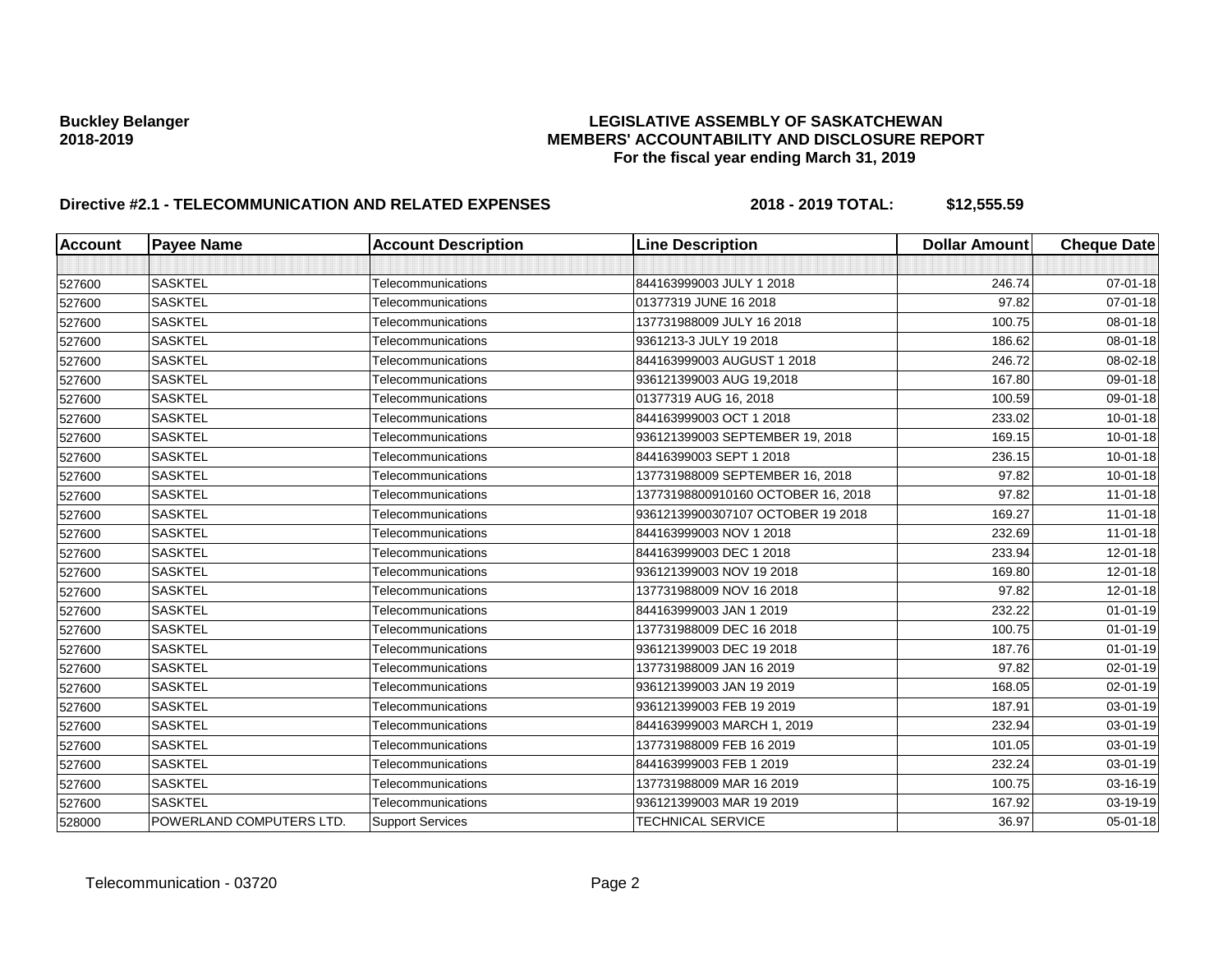# **Buckley Belanger LEGISLATIVE ASSEMBLY OF SASKATCHEWAN 2018-2019 MEMBERS' ACCOUNTABILITY AND DISCLOSURE REPORT For the fiscal year ending March 31, 2019**

# **Directive #2.1 - TELECOMMUNICATION AND RELATED EXPENSES** 2018 - 2018 - 2019 TOTAL: \$12,555.59

| <b>Account</b> | <b>Payee Name</b> | <b>Account Description</b> | <b>Line Description</b>           | <b>Dollar Amount</b> | <b>Cheque Date</b> |
|----------------|-------------------|----------------------------|-----------------------------------|----------------------|--------------------|
|                |                   |                            |                                   |                      |                    |
| 530500         | <b>SASKTEL</b>    | Media Placement            | 9361213-3 JULY 19 2018            | 441.10               | 08-01-18           |
| 530600         | <b>SASKTEL</b>    | Placement - Tender Ads     | 936121399003 APRIL 19, 2018       | 441.10               | 04-19-18           |
| 530600         | <b>SASKTEL</b>    | Placement - Tender Ads     | 936121399003 MAY 19, 2018         | 441.10               | 06-01-18           |
| 530600         | <b>SASKTEL</b>    | Placement - Tender Ads     | 9361213-3 JUNE 19 2018            | 441.10               | 07-01-18           |
| 530600         | <b>SASKTEL</b>    | Placement - Tender Ads     | 936121399003 AUG 19,2018          | 441.10               | 09-01-18           |
| 530600         | <b>SASKTEL</b>    | Placement - Tender Ads     | 936121399003 SEPTEMBER 19, 2018   | 441.10               | $10 - 01 - 18$     |
| 530600         | <b>SASKTEL</b>    | Placement - Tender Ads     | 93612139900307107 OCTOBER 19 2018 | 441.10               | $11 - 01 - 18$     |
| 530600         | <b>SASKTEL</b>    | Placement - Tender Ads     | 936121399003 NOV 19 2018          | 441.10               | 12-01-18           |
| 530600         | <b>SASKTEL</b>    | Placement - Tender Ads     | 936121399003 DEC 19 2018          | 441.10               | $01 - 01 - 19$     |
| 530600         | <b>SASKTEL</b>    | Placement - Tender Ads     | 936121399003 JAN 19 2019          | 441.10               | 02-01-19           |
| 530600         | <b>SASKTEL</b>    | Placement - Tender Ads     | 936121399003 FEB 19 2019          | 441.10               | 03-01-19           |
| 530600         | <b>SASKTEL</b>    | Placement - Tender Ads     | 936121399003 MAR 19 2019          | 441.10               | 03-19-19           |
|                |                   |                            |                                   |                      |                    |
|                |                   |                            |                                   |                      |                    |
|                |                   |                            |                                   |                      |                    |
|                |                   |                            |                                   |                      |                    |
|                |                   |                            |                                   |                      |                    |
|                |                   |                            |                                   |                      |                    |
|                |                   |                            |                                   |                      |                    |
|                |                   |                            |                                   |                      |                    |
|                |                   |                            |                                   |                      |                    |
|                |                   |                            |                                   |                      |                    |
|                |                   |                            |                                   |                      |                    |
|                |                   |                            |                                   |                      |                    |
|                |                   |                            |                                   |                      |                    |
|                |                   |                            |                                   |                      |                    |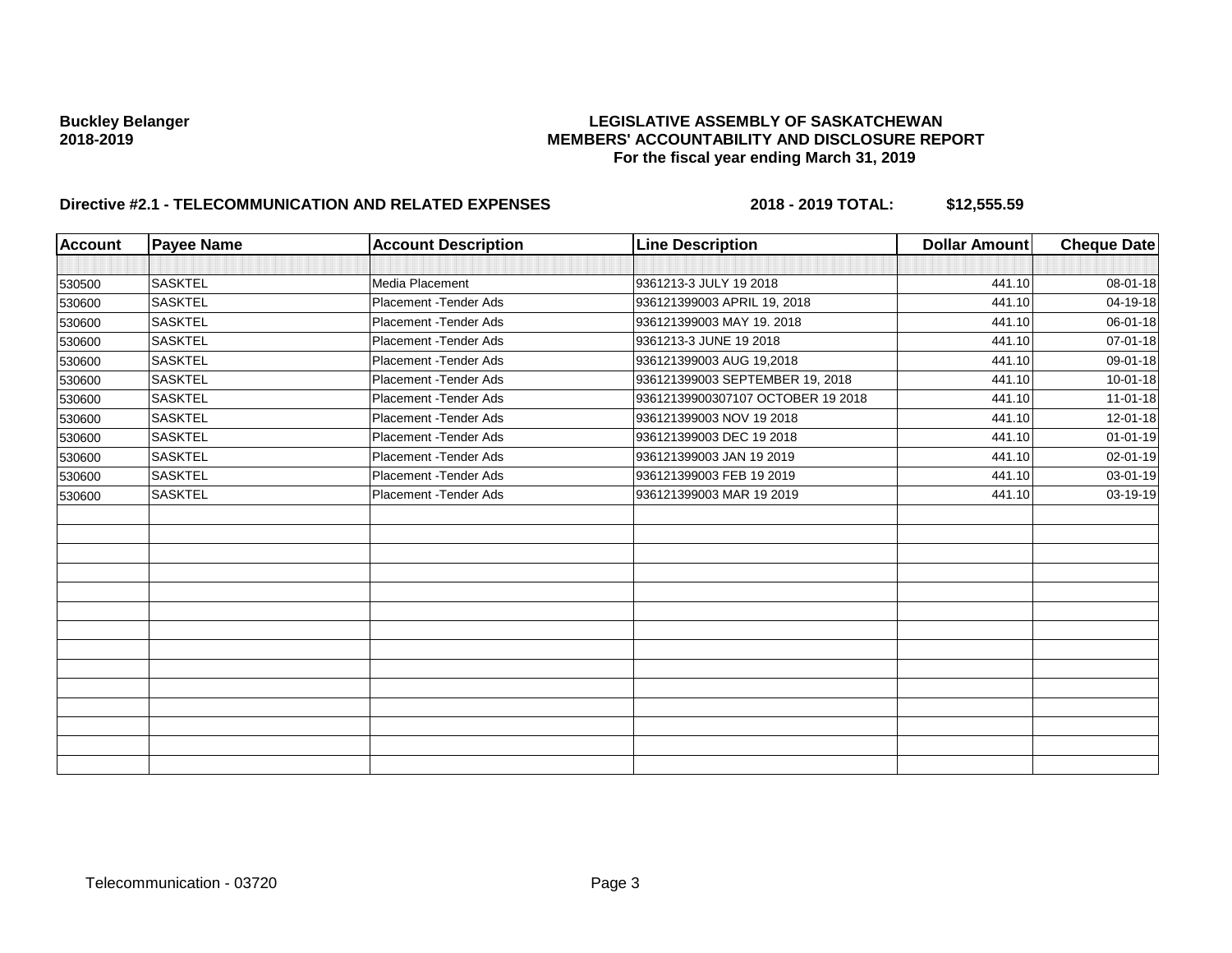### **LEGISLATIVE ASSEMBLY OF SASKATCHEWAN MEMBERS' ACCOUNTABILITY AND DISCLOSURE REPORT For the fiscal year ending March 31, 2019**

# **Directive #3.1 - MLA TRAVEL AND LIVING EXPENSES 2018 - 2019 TOTAL: \$83,067.69**

| <b>Account</b> | <b>Payee Name</b>          | <b>Account Description</b>  | <b>Line Description</b>                         | <b>Dollar Amount</b> | <b>Cheque Date</b> |
|----------------|----------------------------|-----------------------------|-------------------------------------------------|----------------------|--------------------|
|                |                            |                             |                                                 |                      |                    |
| 541900         | BELANGER, HAROLD (BUCKLEY) | Elected Rep - Travel        | MLA TRAVEL APRIL 1, 2018                        | 329.30               | 04-01-18           |
| 541900         | BELANGER, HAROLD (BUCKLEY) | <b>Elected Rep - Travel</b> | MLA TRAVEL APRIL 7-8, 2018                      | 710.58               | 04-12-18           |
|                |                            |                             | APRIL 2018 MLA REGINA                           |                      |                    |
| 541900         | BELANGER, HAROLD (BUCKLEY) | <b>Elected Rep - Travel</b> | <b>ACCOMMODATIONS</b>                           | 1,500.00             | 04-13-18           |
| 541900         | BELANGER, HAROLD (BUCKLEY) | <b>Elected Rep - Travel</b> | MLA TRAVEL APRIL 9-15, 2018                     | 1,185.75             | 04-16-18           |
| 541900         | BELANGER, HAROLD (BUCKLEY) | Elected Rep - Travel        | MLA TRAVEL APRIL 16-22, 2018                    | 1,414.05             | 04-23-18           |
| 541900         | BELANGER, HAROLD (BUCKLEY) | <b>Elected Rep - Travel</b> | MLA TRAVEL APRIL 23 - 29, 2018                  | 1,185.75             | 05-01-18           |
| 541900         | BELANGER, HAROLD (BUCKLEY) | Elected Rep - Travel        | MLA TRAVEL APRIL 30 - MAY 6, 2018               | 1,185.75             | 05-07-18           |
| 541900         | BELANGER, HAROLD (BUCKLEY) | <b>Elected Rep - Travel</b> | MLA TRAVEL MAY 7 - 13, 2018                     | 1,272.85             | 05-14-18           |
| 541900         | BELANGER, HAROLD (BUCKLEY) | <b>Elected Rep - Travel</b> | MAY 2018 MLA REGINA<br><b>ACCOMMODATIONS</b>    | 1,550.00             | 05-14-18           |
| 541900         | BELANGER, HAROLD (BUCKLEY) | <b>Elected Rep - Travel</b> | MLA TRAVEL MAY 14 - 22, 2018                    | 1,643.83             | 05-23-18           |
| 541900         | BELANGER, HAROLD (BUCKLEY) | Elected Rep - Travel        | MLA TRAVEL MAY 23 - 27, 2018                    | 1,372.80             | 05-28-18           |
| 541900         | BELANGER, HAROLD (BUCKLEY) | <b>Elected Rep - Travel</b> | MLA TRAVEL MAY 28-JUN 1 2018                    | 809.87               | 06-04-18           |
| 541900         | BELANGER, HAROLD (BUCKLEY) | Elected Rep - Travel        | MLA TRAVEL JUNE 5-7 2018                        | 987.90               | 06-08-18           |
| 541900         | BELANGER, HAROLD (BUCKLEY) | Elected Rep - Travel        | MLA TRAVEL JUN 11-13 2018                       | 1,012.15             | 06-11-18           |
| 541900         | BELANGER, HAROLD (BUCKLEY) | <b>Elected Rep - Travel</b> | JUNE 2018 MLA REGINA<br><b>ACCOMMODATION</b>    | 1,500.00             | 06-11-18           |
| 541900         | BELANGER, HAROLD (BUCKLEY) | <b>Elected Rep - Travel</b> | MLA TRAVEL JUNE 15-18 2018                      | 1,293.20             | 06-15-18           |
| 541900         | BELANGER, HAROLD (BUCKLEY) | <b>Elected Rep - Travel</b> | MLA REGINA ACCOMMODATIONS JULY<br>2018          | 1,550.00             | 07-01-18           |
| 541900         | BELANGER, HAROLD (BUCKLEY) | <b>Elected Rep - Travel</b> | MLA TRAVEL - JUNE 25-28 2018                    | 1,168.40             | $07 - 01 - 18$     |
| 541900         | BELANGER, HAROLD (BUCKLEY) | <b>Elected Rep - Travel</b> | MLA TRAVEL JULY 13-20 2018                      | 1,649.41             | 07-13-18           |
| 541900         | BELANGER, HAROLD (BUCKLEY) | <b>Elected Rep - Travel</b> | MLA TRAVEL JULY 9 - 11, 2018                    | 1,002.90             | 07-13-18           |
| 541900         | BELANGER, HAROLD (BUCKLEY) | <b>Elected Rep - Travel</b> | MLA TRAVEL JULY 24 - 26, 2018                   | 1,002.90             | 07-27-18           |
| 541900         | BELANGER, HAROLD (BUCKLEY) | <b>Elected Rep - Travel</b> | MLA TRAVEL JULY 29 - AUGUST 5, 2018             | 1,147.68             | 08-10-18           |
| 541900         | BELANGER, HAROLD (BUCKLEY) | <b>Elected Rep - Travel</b> | AUGUST 2018 MLA REGINA<br><b>ACCOMMODATIONS</b> | 1,550.00             | 08-10-18           |
| 541900         | BELANGER, HAROLD (BUCKLEY) | <b>Elected Rep - Travel</b> | MLA TRAVEL AUGUST 21-24 2018                    | 1,121.05             | 08-21-18           |
| 541900         | BELANGER, HAROLD (BUCKLEY) | Elected Rep - Travel        | MLA TRAVEL AUGUST 15 - 20, 2018                 | 1,705.45             | 08-23-18           |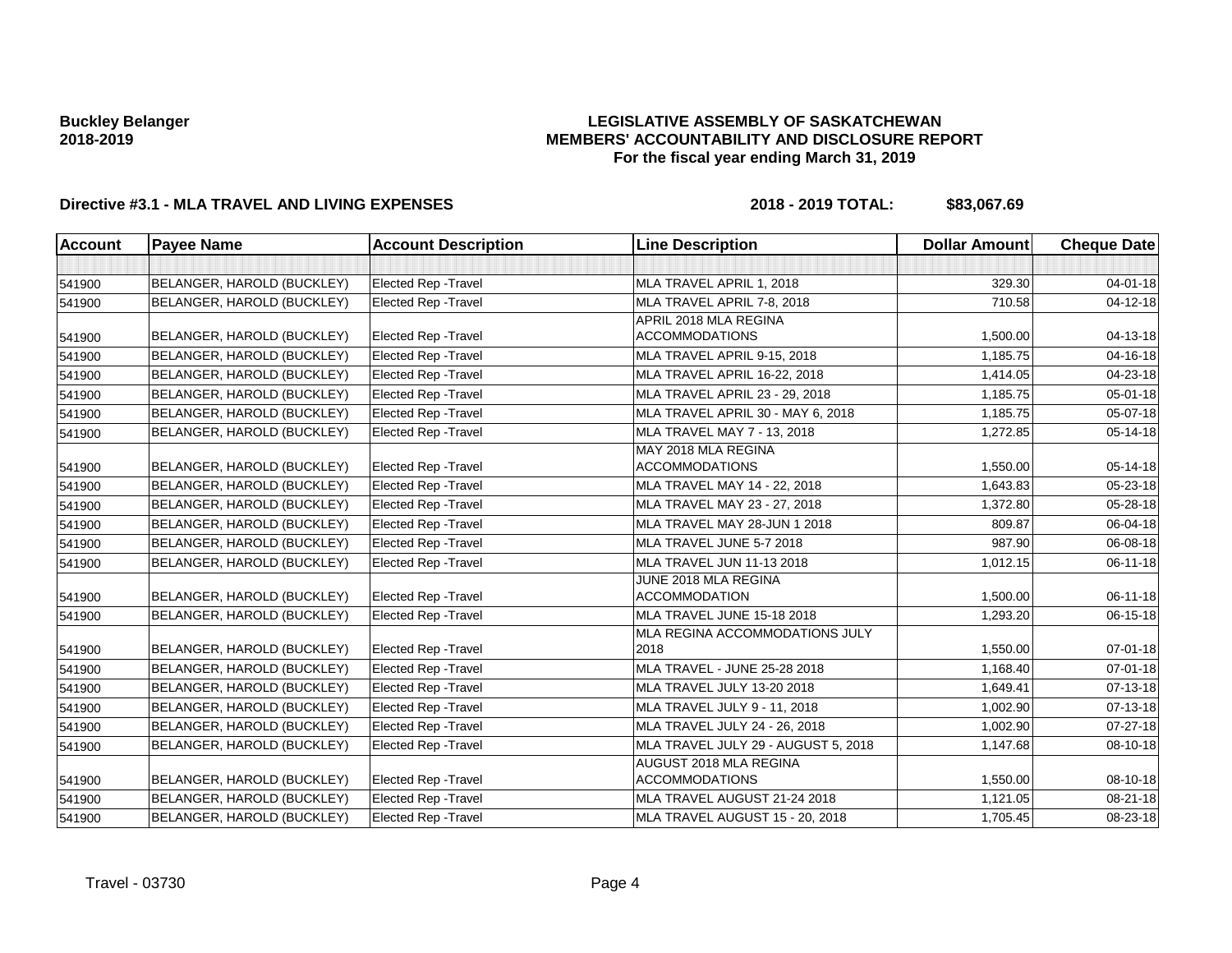### **LEGISLATIVE ASSEMBLY OF SASKATCHEWAN MEMBERS' ACCOUNTABILITY AND DISCLOSURE REPORT For the fiscal year ending March 31, 2019**

# **Directive #3.1 - MLA TRAVEL AND LIVING EXPENSES 2018 - 2019 TOTAL: \$83,067.69**

| <b>Account</b> | <b>Payee Name</b>          | <b>Account Description</b>  | <b>Line Description</b>             | <b>Dollar Amount</b> | <b>Cheque Date</b> |
|----------------|----------------------------|-----------------------------|-------------------------------------|----------------------|--------------------|
|                |                            |                             |                                     |                      |                    |
| 541900         | BELANGER, HAROLD (BUCKLEY) | <b>Elected Rep - Travel</b> | MLA TRAVEL AUG 31-SEP 7 2018        | 1,553.15             | 09-01-18           |
|                |                            |                             | MLA REGINA ACCOMMODATIONS           |                      |                    |
| 541900         | BELANGER, HAROLD (BUCKLEY) | Elected Rep - Travel        | SEPTEMBER 2018                      | 1,500.00             | 09-01-18           |
| 541900         | BELANGER, HAROLD (BUCKLEY) | <b>Elected Rep - Travel</b> | MLA TRAVEL SEPT 16-20 2018          | 1,570.55             | 09-16-18           |
|                |                            |                             | <b>MLA REGINA ACCOMMODATIONS</b>    |                      |                    |
| 541900         | BELANGER, HAROLD (BUCKLEY) | <b>Elected Rep - Travel</b> | OCTOBER 2018                        | 1,550.00             | $10 - 01 - 18$     |
| 541900         | BELANGER, HAROLD (BUCKLEY) | <b>Elected Rep - Travel</b> | MLA TRAVEL SEP 18-25 2018           | 1,013.10             | $10 - 01 - 18$     |
| 541900         | BELANGER, HAROLD (BUCKLEY) | <b>Elected Rep - Travel</b> | MLA TRAVEL SEPT 28-30, 2018         | 1,109.43             | 10-09-18           |
| 541900         | BELANGER, HAROLD (BUCKLEY) | Elected Rep - Travel        | MLA TRAVEL OCT 2-5, 2018            | 745.20               | 10-09-18           |
| 541900         | BELANGER, HAROLD (BUCKLEY) | Elected Rep - Travel        | MLA TRAVEL OCT 14 2018              | 465.10               | 10-14-18           |
| 541900         | BELANGER, HAROLD (BUCKLEY) | <b>Elected Rep - Travel</b> | <b>MLA TRAVEL OCT 15-18 2018</b>    | 872.80               | 10-15-18           |
| 541900         | BELANGER, HAROLD (BUCKLEY) | <b>Elected Rep - Travel</b> | MLA TRAVEL OCT 29 2018              | 465.10               | 10-29-18           |
|                |                            |                             | MLA REGINA ACCOMMODATIONS NOV       |                      |                    |
| 541900         | BELANGER, HAROLD (BUCKLEY) | <b>Elected Rep - Travel</b> | 2018                                | 1,500.00             | $11-01-18$         |
| 541900         | BELANGER, HAROLD (BUCKLEY) | Elected Rep - Travel        | MLA TRAVEL OCT 22-25 2018           | 1,160.30             | $11-01-18$         |
|                |                            |                             | MLA TRAVEL OCTOBER 29 - NOVEMBER 1, |                      |                    |
| 541900         | BELANGER, HAROLD (BUCKLEY) | <b>Elected Rep - Travel</b> | 2018                                | 670.40               | 11-02-18           |
| 541900         | BELANGER, HAROLD (BUCKLEY) | Elected Rep - Travel        | MLA TRAVEL NOV 5-8 2018             | 1,145.40             | 11-05-18           |
| 541900         | BELANGER, HAROLD (BUCKLEY) | Elected Rep - Travel        | MLA TRAVEL NOV 12 2018              | 465.10               | $11 - 12 - 18$     |
| 541900         | BELANGER, HAROLD (BUCKLEY) | <b>Elected Rep - Travel</b> | MLA TRAVEL NOVEMBER 13-17, 2018     | 1,360.50             | 11-19-18           |
| 541900         | BELANGER, HAROLD (BUCKLEY) | <b>Elected Rep - Travel</b> | MLA TRAVEL NOV 19-25 2018           | 1,200.50             | 11-19-18           |
| 541900         | BELANGER, HAROLD (BUCKLEY) | <b>Elected Rep - Travel</b> | MLA TRAVEL DEC 3-6 2018             | 735.40               | $12 - 01 - 18$     |
|                |                            |                             | MLA REGINA ACCOMMODATIONS DEC       |                      |                    |
| 541900         | BELANGER, HAROLD (BUCKLEY) | Elected Rep - Travel        | 2018                                | 1,550.00             | 12-01-18           |
| 541900         | BELANGER, HAROLD (BUCKLEY) | Elected Rep - Travel        | MLA TRAVEL NOV 26-DEC 2 2018        | 1,235.50             | 12-01-18           |
| 541900         | BELANGER, HAROLD (BUCKLEY) | <b>Elected Rep - Travel</b> | MLA TRAVEL DEC 8-12 2018            | 1,275.15             | 12-08-18           |
| 541900         | BELANGER, HAROLD (BUCKLEY) | <b>Elected Rep - Travel</b> | MLA TRAVEL DEC 14-18 2018           | 2,049.90             | $01 - 01 - 19$     |
| 541900         | BELANGER, HAROLD (BUCKLEY) | <b>Elected Rep - Travel</b> | MLA TRAVEL DEC 28-31 2018           | 755.20               | $01 - 01 - 19$     |
| 541900         | BELANGER, HAROLD (BUCKLEY) | Elected Rep - Travel        | MLA TRAVEL JAN 6-8 2019             | 1,035.30             | 01-06-19           |
| 541900         | BELANGER, HAROLD (BUCKLEY) | <b>Elected Rep - Travel</b> | MLA TRAVEL JAN 14-15 2019           | 690.20               | $01 - 14 - 19$     |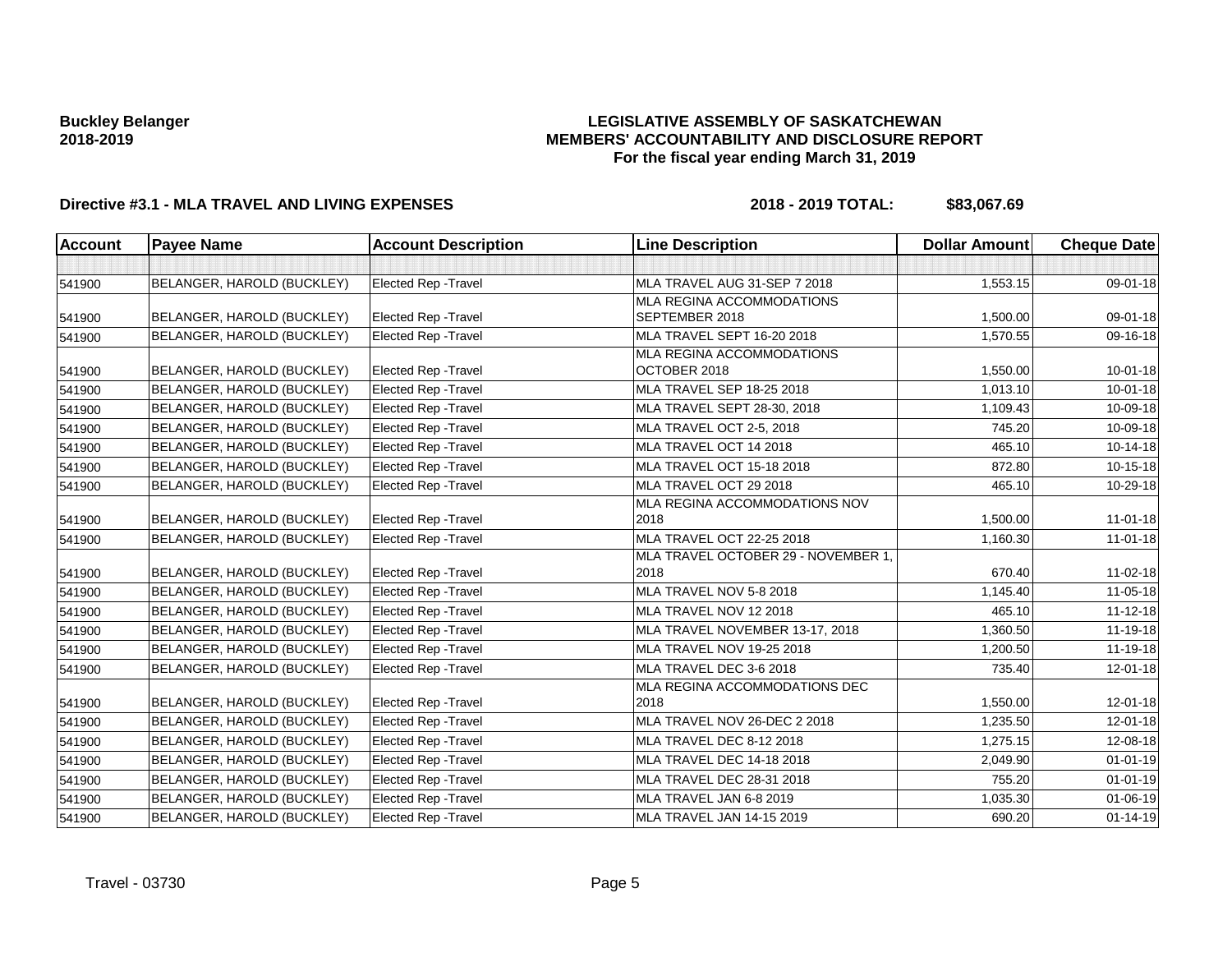### **LEGISLATIVE ASSEMBLY OF SASKATCHEWAN MEMBERS' ACCOUNTABILITY AND DISCLOSURE REPORT For the fiscal year ending March 31, 2019**

# **Directive #3.1 - MLA TRAVEL AND LIVING EXPENSES 2018 - 2019 TOTAL: \$83,067.69**

| <b>Account</b> | <b>Payee Name</b>          | <b>Account Description</b>  | <b>Line Description</b>             | Dollar Amount | <b>Cheque Date</b> |
|----------------|----------------------------|-----------------------------|-------------------------------------|---------------|--------------------|
|                |                            |                             |                                     |               |                    |
|                |                            |                             | MLA TRAVEL JANUARY 18 - FEBRUARY 6, |               |                    |
| 541900         | BELANGER, HAROLD (BUCKLEY) | <b>Elected Rep - Travel</b> | 2019                                | 1,210.30      | 02-08-19           |
| 541900         | BELANGER, HAROLD (BUCKLEY) | <b>Elected Rep - Travel</b> | MLA TRAVEL FEB 12-14 2019           | 1,231.25      | 02-12-19           |
| 541900         | BELANGER, HAROLD (BUCKLEY) | <b>Elected Rep - Travel</b> | MLA TRAVEL FEB 23-MAR 3 2019        | 1,348.45      | 03-01-19           |
| 541900         | BELANGER, HAROLD (BUCKLEY) | <b>Elected Rep - Travel</b> | MLA TRAVEL MAR 4-8 2019             | 2,038.60      | 03-04-19           |
| 541900         | BELANGER, HAROLD (BUCKLEY) | Elected Rep - Travel        | MLA TRAVEL MAR 11-MAR 17 2019       | 1,500.85      | 03-11-19           |
| 541900         | BELANGER, HAROLD (BUCKLEY) | Elected Rep - Travel        | MLA TRAVEL MAR 18 - 24 2019         | 1,604.10      | 03-25-19           |
| 541900         | BELANGER, HAROLD (BUCKLEY) | <b>Elected Rep - Travel</b> | MLA TRAVEL MAR 25 - 31 2019         | 1,634.50      | 03-31-19           |
|                |                            |                             | JANUARY/FEBRUARY/MARCH 2019 MLA     |               |                    |
| 541900         | BELANGER, HAROLD (BUCKLEY) | <b>Elected Rep - Travel</b> | <b>REGINA ACCOMMODATIONS</b>        | 104.79        | 03-31-19           |
| 541900         | <b>WEST WIND AVIATION</b>  | <b>Elected Rep - Travel</b> | MLA TRAVEL - JUNE 13 2018           | 11,080.00     | 07-01-18           |
|                |                            |                             | MLA REGINA ACCOMMODATIONS JAN       |               |                    |
| 541900         | <b>WS HOLDINGS</b>         | <b>Elected Rep - Travel</b> | 2019                                | 930.00        | 12-21-18           |
|                |                            |                             | FEB 2019 MLA REGINA                 |               |                    |
| 541900         | <b>WS HOLDINGS</b>         | Elected Rep - Travel        | <b>ACCOMMODATIONS</b>               | 930.00        | $01 - 22 - 19$     |
|                |                            |                             | MARCH 2019 MLA REGINA               |               |                    |
| 541900         | <b>WS HOLDINGS</b>         | <b>Elected Rep - Travel</b> | <b>ACCOMMODATIONS</b>               | 930.00        | 02-25-19           |
|                |                            |                             |                                     |               |                    |
|                |                            |                             |                                     |               |                    |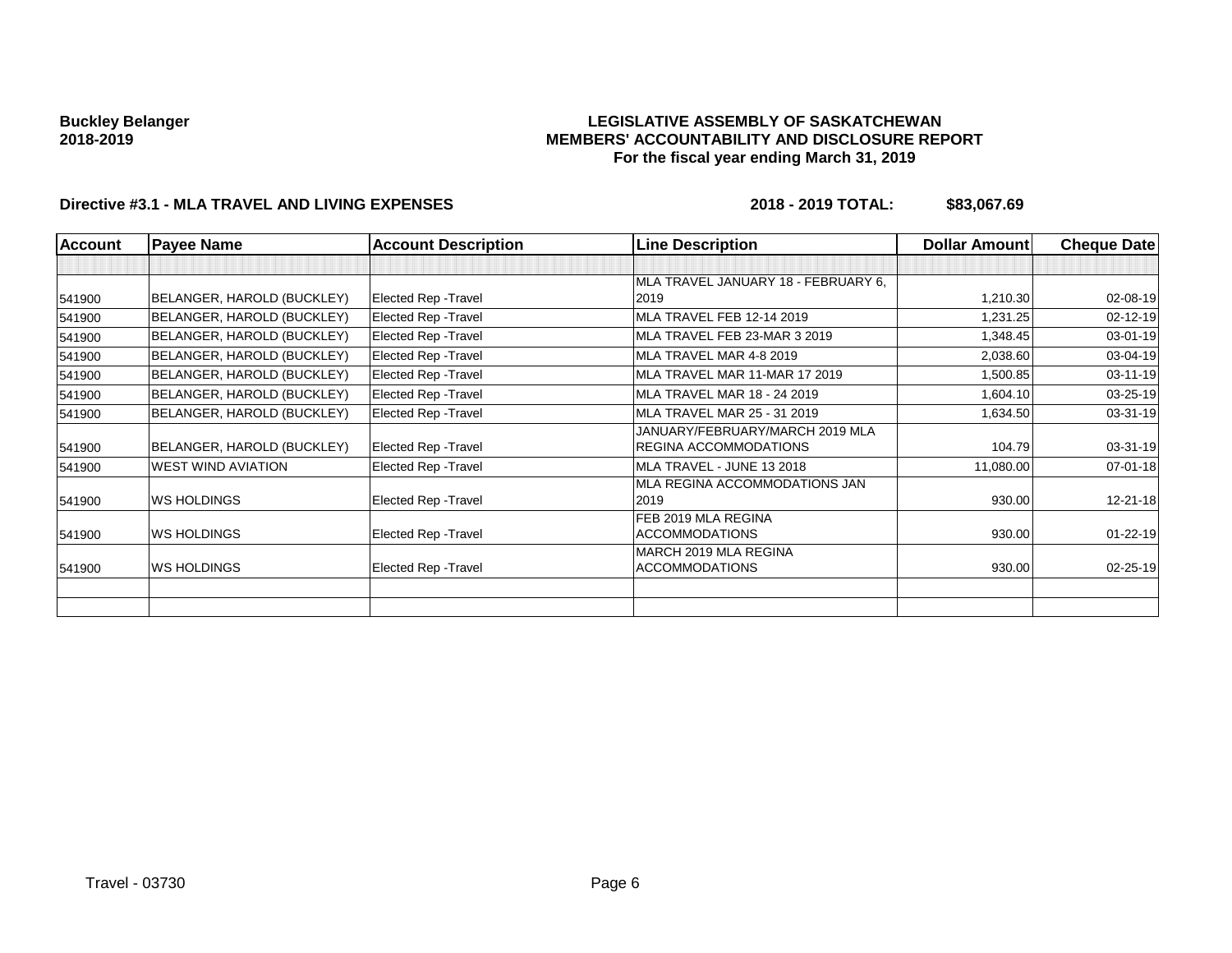### **LEGISLATIVE ASSEMBLY OF SASKATCHEWAN MEMBERS' ACCOUNTABILITY AND DISCLOSURE REPORT For the fiscal year ending March 31, 2019**

| <b>Account</b> | <b>Payee Name</b>                                | <b>Account Description</b>                | <b>Line Description</b>          | <b>Dollar Amount</b> | <b>Cheque Date</b> |
|----------------|--------------------------------------------------|-------------------------------------------|----------------------------------|----------------------|--------------------|
|                |                                                  |                                           |                                  |                      |                    |
| 521372         | MICHAEL BELL PHOTOGRAPHY                         | Photographer's Services                   | PHOTOGRAPHY SERVICES             | 101.92               | $01 - 01 - 19$     |
|                | <b>BUFFALO NARROWS FRIENDSHIP</b>                |                                           |                                  |                      |                    |
| 522000         | CENTRE INC.                                      | Rent of Ground, Buildings and Other Space | APRIL 2018 MLA OFFICE RENT       | 350.00               | $05 - 01 - 18$     |
|                | <b>BUFFALO NARROWS FRIENDSHIP</b>                |                                           |                                  |                      |                    |
| 522000         | CENTRE INC.                                      | Rent of Ground, Buildings and Other Space | MAY 2018 MLA OFFICE RENT         | 350.00               | 06-01-18           |
|                | <b>BUFFALO NARROWS FRIENDSHIP</b>                |                                           |                                  |                      |                    |
| 522000         | CENTRE INC.                                      | Rent of Ground, Buildings and Other Space | MLA OFFICE RENT JUN/JUL/AUG 2018 | 1,050.00             | 08-01-18           |
|                | <b>BUFFALO NARROWS FRIENDSHIP</b><br>CENTRE INC. | Rent of Ground, Buildings and Other Space | MLA OFFICE RENTAL SEPTEMBER 2018 | 350.00               | 09-07-18           |
| 522000         | <b>BUFFALO NARROWS FRIENDSHIP</b>                |                                           |                                  |                      |                    |
| 522000         | CENTRE INC.                                      | Rent of Ground, Buildings and Other Space | MLA OFFICE RENT NOVEMBER 2018    | 350.00               | 11-05-18           |
|                | <b>BUFFALO NARROWS FRIENDSHIP</b>                |                                           |                                  |                      |                    |
| 522000         | CENTRE INC.                                      | Rent of Ground, Buildings and Other Space | MLA OFFICE RENT OCTOBER 2018     | 350.00               | 11-05-18           |
|                | <b>BUFFALO NARROWS FRIENDSHIP</b>                |                                           |                                  |                      |                    |
| 522000         | CENTRE INC.                                      | Rent of Ground, Buildings and Other Space | DECEMBER 2018 MLA OFFICE RENT    | 350.00               | 12-07-18           |
|                | <b>BUFFALO NARROWS FRIENDSHIP</b>                |                                           |                                  |                      |                    |
| 522000         | CENTRE INC.                                      | Rent of Ground, Buildings and Other Space | JAN 2019 MLA OFFICE RENT         | 350.00               | $01 - 01 - 19$     |
|                | <b>BUFFALO NARROWS FRIENDSHIP</b>                |                                           |                                  |                      |                    |
| 522000         | CENTRE INC.                                      | Rent of Ground, Buildings and Other Space | FEB & MAR 2019 MLA OFFICE RENT   | 700.00               | 03-01-19           |
| 522000         | <b>ICSI CABLE INC.</b>                           | Rent of Ground, Buildings and Other Space | <b>BOARDROOM RENTAL</b>          | 75.00                | $07 - 01 - 18$     |
|                |                                                  |                                           |                                  |                      |                    |
| 522000         | <b>ICSI CABLE INC.</b>                           | Rent of Ground, Buildings and Other Space | MEETING ROOM RENTAL - NO GST     | 39.75                | 09-01-18           |
|                | ILE A LA CROSSE, NORTHERN                        |                                           |                                  |                      |                    |
| 522000         | <b>VILLAGE OF</b>                                | Rent of Ground, Buildings and Other Space | APRIL 2018 MLA OFFICE RENT       | 300.00               | 05-01-18           |
|                | ILE A LA CROSSE, NORTHERN                        |                                           |                                  |                      |                    |
| 522000         | <b>VILLAGE OF</b>                                | Rent of Ground, Buildings and Other Space | MAY 2018 MLA OFFICE RENT         | 300.00               | 06-01-18           |
|                | ILE A LA CROSSE, NORTHERN                        |                                           |                                  |                      |                    |
| 522000         | <b>VILLAGE OF</b>                                | Rent of Ground, Buildings and Other Space | MLA OFFICE RENT JUNE 2018        | 300.00               | 07-01-18           |
|                | ILE A LA CROSSE, NORTHERN                        |                                           |                                  |                      |                    |
| 522000         | <b>VILLAGE OF</b>                                | Rent of Ground, Buildings and Other Space | MLA OFFICE RENT JULY 2018        | 300.00               | 08-01-18           |
|                | ILE A LA CROSSE, NORTHERN<br><b>VILLAGE OF</b>   |                                           | MLA OFFICE RENT AUGUST 2018      | 300.00               | 09-01-18           |
| 522000         |                                                  | Rent of Ground, Buildings and Other Space |                                  |                      |                    |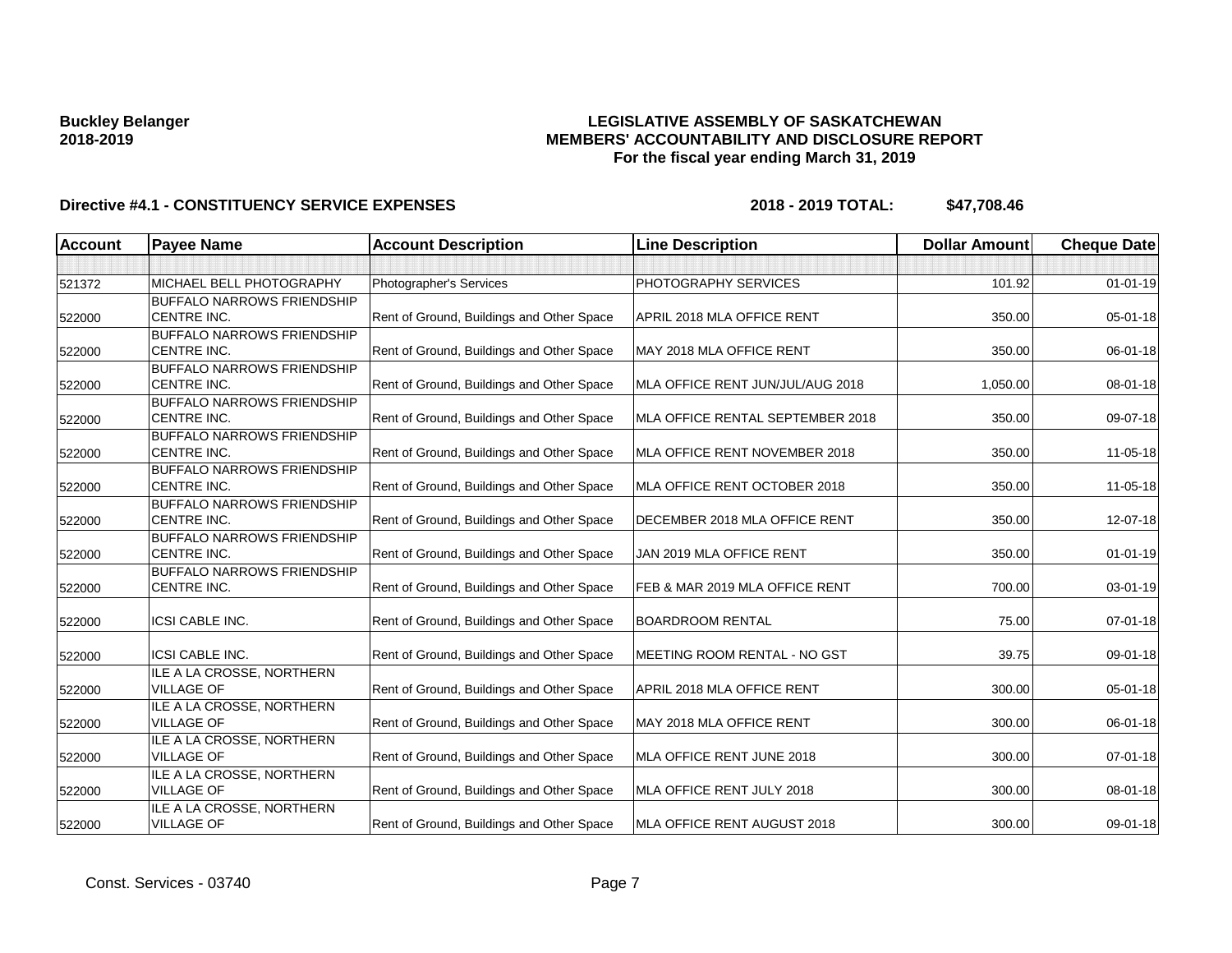### **LEGISLATIVE ASSEMBLY OF SASKATCHEWAN MEMBERS' ACCOUNTABILITY AND DISCLOSURE REPORT For the fiscal year ending March 31, 2019**

| <b>Account</b> | <b>Payee Name</b>                              | <b>Account Description</b>                | <b>Line Description</b>        | <b>Dollar Amount</b> | <b>Cheque Date</b> |
|----------------|------------------------------------------------|-------------------------------------------|--------------------------------|----------------------|--------------------|
|                |                                                |                                           |                                |                      |                    |
|                | ILE A LA CROSSE, NORTHERN                      |                                           |                                |                      |                    |
| 522000         | <b>VILLAGE OF</b>                              | Rent of Ground, Buildings and Other Space | MLA OFFICE RENT SEPTEMBER 2018 | 300.00               | $10 - 01 - 18$     |
|                | ILE A LA CROSSE, NORTHERN                      |                                           |                                |                      |                    |
| 522000         | <b>VILLAGE OF</b>                              | Rent of Ground, Buildings and Other Space | MLA OFFICE RENT OCTOBER 2018   | 300.00               | $11 - 01 - 18$     |
|                | ILE A LA CROSSE, NORTHERN<br><b>VILLAGE OF</b> |                                           |                                |                      |                    |
| 522000         |                                                | Rent of Ground, Buildings and Other Space | NOVEMBER 2018 MLA OFFICE RENT  | 300.00               | $12 - 01 - 18$     |
| 522000         | ILE A LA CROSSE, NORTHERN<br><b>VILLAGE OF</b> | Rent of Ground, Buildings and Other Space | DEC 2018 MLA OFFICE RENT       | 300.00               | $01 - 01 - 19$     |
|                | ILE A LA CROSSE, NORTHERN                      |                                           |                                |                      |                    |
| 522000         | <b>VILLAGE OF</b>                              | Rent of Ground, Buildings and Other Space | JAN 2019 MLA OFFICE RENT       | 300.00               | 02-01-19           |
|                | ILE A LA CROSSE, NORTHERN                      |                                           |                                |                      |                    |
| 522000         | <b>VILLAGE OF</b>                              | Rent of Ground, Buildings and Other Space | FEB 2019 MLA OFFICE RENT       | 300.00               | 03-01-19           |
|                | ILE A LA CROSSE, NORTHERN                      |                                           |                                |                      |                    |
| 522000         | <b>VILLAGE OF</b>                              | Rent of Ground, Buildings and Other Space | MAR 2019 MLA OFFICE RENT       | 300.00               | 03-07-19           |
|                | MINISTER OF FINANCE-MINISTRY                   |                                           |                                |                      |                    |
| 522200         | OF CENTRAL SERVICES                            | Rent of Photocopiers                      | <b>COPIER SERVICE FEES</b>     | 100.00               | 12-01-18           |
| 522200         | TOSHIBA OF CANADA LTD.                         | Rent of Photocopiers                      | <b>COPIER CHARGES</b>          | 194.78               | 05-01-18           |
| 522200         | TOSHIBA OF CANADA LTD.                         | Rent of Photocopiers                      | <b>COPIER CHARGES</b>          | 185.39               | 05-07-18           |
| 522200         | TOSHIBA OF CANADA LTD.                         | Rent of Photocopiers                      | <b>COPIER CHARGES</b>          | 209.34               | 07-01-18           |
| 522200         | TOSHIBA OF CANADA LTD.                         | Rent of Photocopiers                      | <b>COPIER CHARGES</b>          | 193.46               | 07-09-18           |
| 522200         | <b>TOSHIBA OF CANADA LTD.</b>                  | Rent of Photocopiers                      | <b>COPIER CHARGES</b>          | 194.93               | 09-01-18           |
| 522200         | TOSHIBA OF CANADA LTD.                         | <b>Rent of Photocopiers</b>               | <b>COPIER CHARGES</b>          | 202.10               | 10-01-18           |
| 522200         | TOSHIBA OF CANADA LTD.                         | Rent of Photocopiers                      | <b>COPIER RENTAL</b>           | 218.73               | 10-08-18           |
| 522200         | <b>TOSHIBA OF CANADA LTD.</b>                  | Rent of Photocopiers                      | <b>COPIER RENTAL</b>           | 213.39               | 12-01-18           |
| 522200         | <b>TOSHIBA OF CANADA LTD.</b>                  | Rent of Photocopiers                      | <b>COPIER CHARGES</b>          | 233.08               | $01 - 01 - 19$     |
| 522200         | TOSHIBA OF CANADA LTD.                         | Rent of Photocopiers                      | <b>COPIER CHARGES</b>          | 192.67               | $01 - 08 - 19$     |
| 522200         | TOSHIBA OF CANADA LTD.                         | Rent of Photocopiers                      | <b>COPIER CHARGES</b>          | 30.15                | 02-01-19           |
| 522200         | TOSHIBA OF CANADA LTD.                         | Rent of Photocopiers                      | <b>COPIER CHARGES</b>          | 216.16               | 03-01-19           |
| 522200         | TOSHIBA OF CANADA LTD.                         | Rent of Photocopiers                      | <b>COPIER CHARGES</b>          | 205.69               | 03-08-19           |
| 525000         | <b>BOUVIER, VYE</b>                            | Postal, Courier, Freight and Related      | <b>POSTAGE</b>                 | 85.05                | 07-01-18           |
| 525000         | BOUVIER, VYE                                   | Postal, Courier, Freight and Related      | <b>POSTAGE</b>                 | 30.11                | 07-18-18           |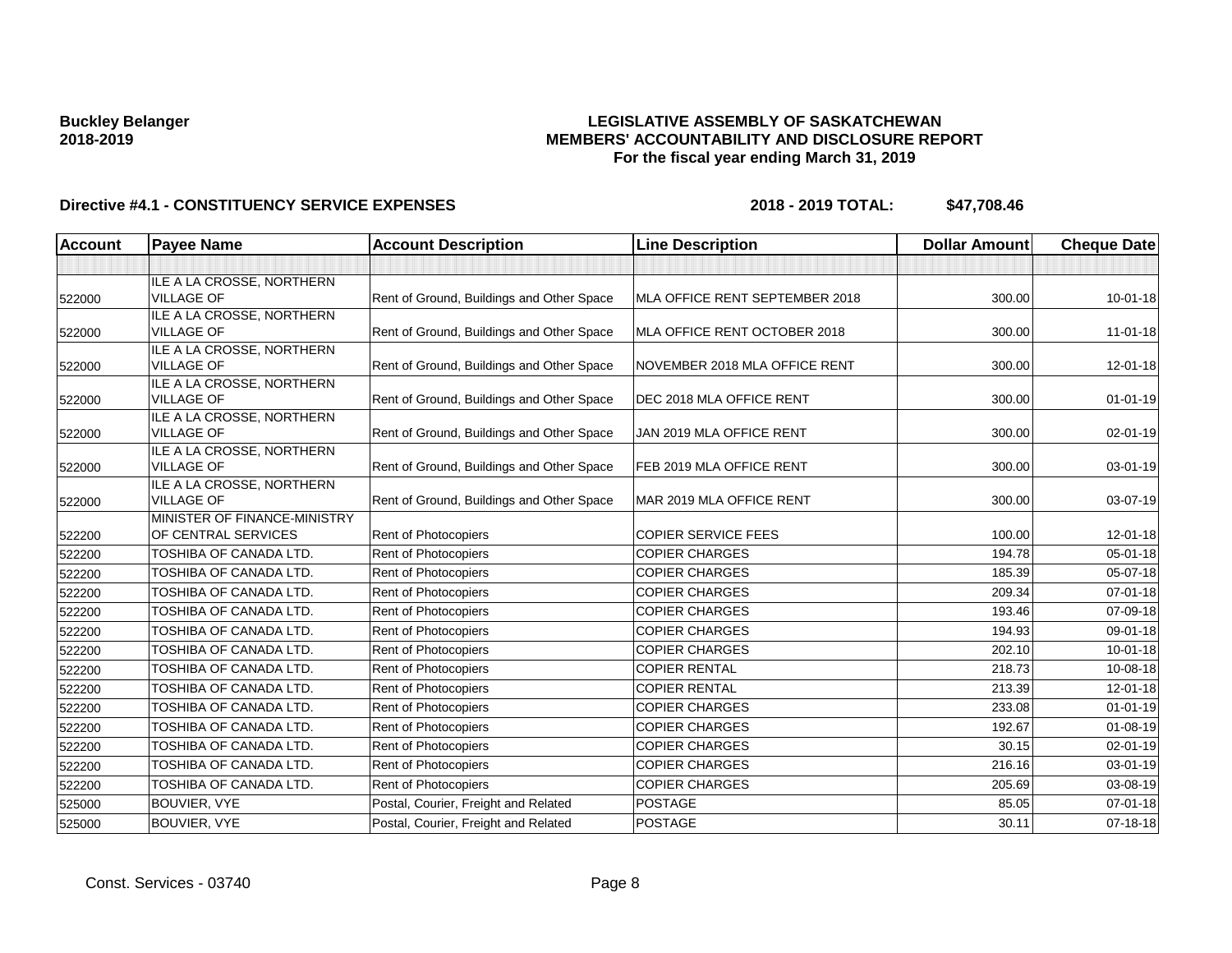### **LEGISLATIVE ASSEMBLY OF SASKATCHEWAN MEMBERS' ACCOUNTABILITY AND DISCLOSURE REPORT For the fiscal year ending March 31, 2019**

| Account | <b>Payee Name</b>                                                      | <b>Account Description</b>              | <b>Line Description</b>            | <b>Dollar Amount</b> | <b>Cheque Date</b> |
|---------|------------------------------------------------------------------------|-----------------------------------------|------------------------------------|----------------------|--------------------|
|         |                                                                        |                                         |                                    |                      |                    |
| 525000  | <b>BOUVIER, VYE</b>                                                    | Postal, Courier, Freight and Related    | <b>REIMB: POSTAGE</b>              | 110.67               | $12 - 01 - 18$     |
| 525000  | <b>BOUVIER, VYE</b>                                                    | Postal, Courier, Freight and Related    | <b>POSTAGE</b>                     | 65.38                | 03-26-19           |
| 528000  | POWERLAND COMPUTERS LTD.                                               | <b>Support Services</b>                 | <b>TECHNOLOGY SUPPORT SERVICES</b> | 36.97                | 04-12-18           |
| 528000  | POWERLAND COMPUTERS LTD.                                               | <b>Support Services</b>                 | <b>IT SUPPORT</b>                  | 36.97                | $01 - 01 - 19$     |
| 528000  | POWERLAND COMPUTERS LTD.                                               | <b>Support Services</b>                 | <b>IT SUPPORT</b>                  | 36.97                | 03-21-19           |
| 529000  | MERASTY, ROBERT D.                                                     | <b>General Contractual Services</b>     | <b>TRANSLATION SERVICES</b>        | 2,000.00             | 09-01-18           |
| 529000  | MINISTER OF FINANCE-MINISTRY<br>OF HIGHWAYS &<br><b>INFRASTRUCTURE</b> | <b>General Contractual Services</b>     | FOI - HI 446/18G                   | 117.50               | 06-15-18           |
| 529000  | MINISTER OF FINANCE-MINISTRY<br>OF HIGHWAYS &<br><b>INFRASTRUCTURE</b> | <b>General Contractual Services</b>     | FOI HI 416/17G                     | 90.00                | $10 - 01 - 18$     |
| 529000  | MINISTER OF FINANCE-MINISTRY<br>OF HIGHWAYS &<br><b>INFRASTRUCTURE</b> | <b>General Contractual Services</b>     | FOI HI446-18G                      | 117.50               | $11 - 01 - 18$     |
| 530000  | MICHAEL BELL PHOTOGRAPHY                                               | <b>Communications Development Costs</b> | <b>COMMUNICATIONS DEVELOPMENT</b>  | 106.00               | $01 - 02 - 19$     |
| 530300  | UNIVERSITY OF SASKATCHEWAN                                             | Primary Research/Focus group            | <b>RESEARCH SERVICES</b>           | 5,000.00             | 04-01-18           |
| 530300  | UNIVERSITY OF SASKATCHEWAN                                             | Primary Research/Focus group            | <b>RESEARCH PROJECT CONTRACT</b>   | 5,000.00             | 08-01-18           |
| 530500  | FOLIOJUMPLINE PUBLISHING INC.                                          | Media Placement                         | ADVERTISING - NO GST               | 206.25               | 06-01-18           |
| 530500  | FOLIOJUMPLINE PUBLISHING INC.                                          | Media Placement                         | <b>ADVERTISING</b>                 | 206.25               | 09-01-18           |
| 530500  | FOLIOJUMPLINE PUBLISHING INC.                                          | Media Placement                         | ADVERTISING                        | 187.50               | $01 - 01 - 19$     |
| 530500  | JAZZ MANAGEMENT LTD.                                                   | Media Placement                         | <b>ADVERTISING</b>                 | 41.67                | $04 - 01 - 18$     |
| 530500  | JAZZ MANAGEMENT LTD.                                                   | Media Placement                         | <b>ADVERTISING</b>                 | 41.67                | 05-01-18           |
| 530500  | JAZZ MANAGEMENT LTD.                                                   | Media Placement                         | <b>ADVERTISING</b>                 | 41.67                | 06-01-18           |
| 530500  | JAZZ MANAGEMENT LTD.                                                   | Media Placement                         | <b>ADVERTISING</b>                 | 41.67                | $07 - 01 - 18$     |
| 530500  | <b>JAZZ MANAGEMENT LTD.</b>                                            | Media Placement                         | <b>ADVERTSING</b>                  | 41.67                | 08-01-18           |
| 530500  | <b>JAZZ MANAGEMENT LTD.</b>                                            | Media Placement                         | <b>ADVERTISING</b>                 | 41.67                | $10 - 01 - 18$     |
| 530500  | JAZZ MANAGEMENT LTD.                                                   | Media Placement                         | <b>ADVERTISING</b>                 | 41.67                | $10 - 01 - 18$     |
| 530500  | JAZZ MANAGEMENT LTD.                                                   | Media Placement                         | <b>ADVERTISING</b>                 | 41.67                | 12-01-18           |
| 530500  | <b>JAZZ MANAGEMENT LTD.</b>                                            | Media Placement                         | <b>ADVERTISING</b>                 | 41.67                | 12-01-18           |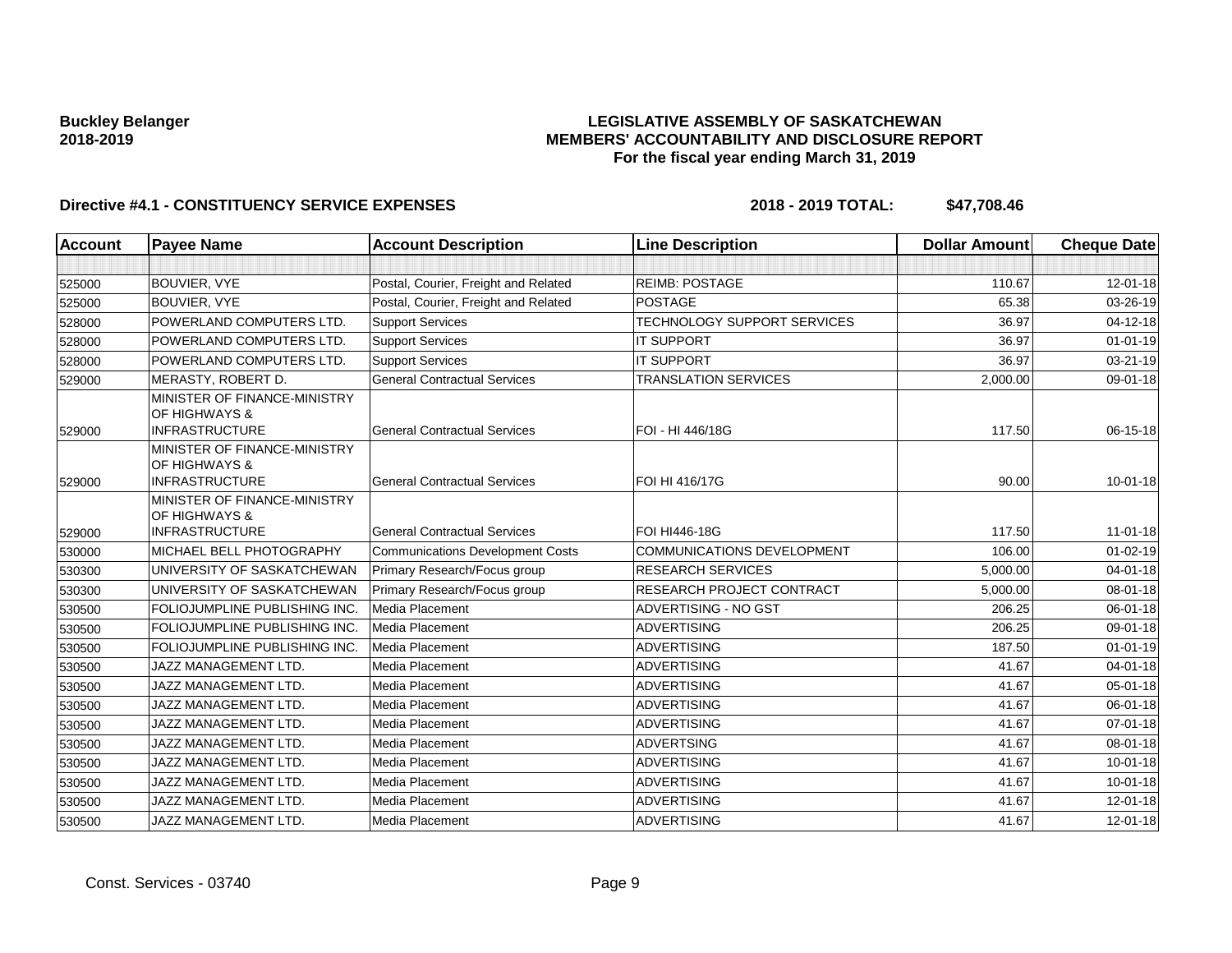### **LEGISLATIVE ASSEMBLY OF SASKATCHEWAN MEMBERS' ACCOUNTABILITY AND DISCLOSURE REPORT For the fiscal year ending March 31, 2019**

| <b>Account</b> | <b>Payee Name</b>                   | <b>Account Description</b> | <b>Line Description</b> | <b>Dollar Amount</b> | <b>Cheque Date</b> |
|----------------|-------------------------------------|----------------------------|-------------------------|----------------------|--------------------|
|                |                                     |                            |                         |                      |                    |
| 530500         | JAZZ MANAGEMENT LTD.                | Media Placement            | <b>ADVERTISING</b>      | 41.67                | $01 - 01 - 19$     |
| 530500         | JAZZ MANAGEMENT LTD.                | Media Placement            | <b>ADVERTISING</b>      | 41.67                | $02 - 01 - 19$     |
| 530500         | <b>JAZZ MANAGEMENT LTD.</b>         | Media Placement            | <b>ADVERTISING</b>      | 41.67                | 03-01-19           |
| 530500         | <b>MADD MESSAGE</b>                 | Media Placement            | <b>ADVERTISING</b>      | 108.33               | $10-04-18$         |
| 530500         | MISSINIPI BROADCASTING CORP.        | Media Placement            | <b>ADVERTISING</b>      | 282.00               | 07-01-18           |
| 530500         | MISSINIPI BROADCASTING CORP.        | Media Placement            | <b>ADVERTISING</b>      | 500.00               | $10 - 01 - 18$     |
| 530500         | MISSINIPI BROADCASTING CORP.        | Media Placement            | <b>ADVERTISING</b>      | 253.00               | $11-01-18$         |
| 530500         | MISSINIPI BROADCASTING CORP.        | Media Placement            | <b>ADVERTISING</b>      | 253.00               | 12-01-18           |
| 530500         | MISSINIPI BROADCASTING CORP.        | Media Placement            | <b>ADVERTISING</b>      | 253.00               | $01 - 01 - 19$     |
| 530500         | MISSINIPI BROADCASTING CORP.        | Media Placement            | <b>ADVERTISING</b>      | 253.00               | $02 - 01 - 19$     |
| 530500         | MISSINIPI BROADCASTING CORP.        | Media Placement            | <b>ADVERTISING</b>      | 253.00               | 03-01-19           |
| 530500         | MISSINIPI BROADCASTING CORP.        | Media Placement            | <b>ADVERTISING</b>      | 2,050.00             | 03-01-19           |
| 530500         | MISSINIPI BROADCASTING CORP         | Media Placement            | <b>ADVERTISING</b>      | 253.00               | 03-01-19           |
| 530500         | MISSINIPI BROADCASTING CORP.        | Media Placement            | ADVERTISING             | 253.00               | 03-28-19           |
| 530500         | MOOSE JAW EXPRESS.COM               | Media Placement            | <b>ADVERTISING</b>      | 61.15                | 02-01-19           |
|                | <b>NEW DEMOCRATIC PARTY</b>         |                            |                         |                      |                    |
| 530500         | CAUCUS                              | Media Placement            | <b>ADVERTISING</b>      | 6,500.00             | 03-31-19           |
|                | NORTHERN PRIDE PUBLICATIONS         |                            |                         |                      |                    |
| 530500         | LTD.                                | Media Placement            | <b>ADVERTISING</b>      | 47.70                | 04-05-18           |
|                | NORTHERN PRIDE PUBLICATIONS<br>LTD. | Media Placement            | <b>ADVERTISING</b>      | 47.70                | 04-12-18           |
| 530500         | NORTHERN PRIDE PUBLICATIONS         |                            |                         |                      |                    |
| 530500         | LTD.                                | Media Placement            | <b>ADVERTISING</b>      | 47.70                | 04-19-18           |
|                | NORTHERN PRIDE PUBLICATIONS         |                            |                         |                      |                    |
| 530500         | LTD.                                | Media Placement            | <b>ADVERTISING</b>      | 47.70                | 05-01-18           |
|                | NORTHERN PRIDE PUBLICATIONS         |                            |                         |                      |                    |
| 530500         | LTD.                                | Media Placement            | <b>ADVERTISING</b>      | 47.70                | 05-03-18           |
|                | NORTHERN PRIDE PUBLICATIONS         |                            |                         |                      |                    |
| 530500         | LTD.                                | Media Placement            | <b>ADVERTISING</b>      | 47.70                | 05-10-18           |
| 530500         | NORTHERN PRIDE PUBLICATIONS<br>LTD. | Media Placement            | <b>ADVERTISING</b>      | 47.70                | $05-17-18$         |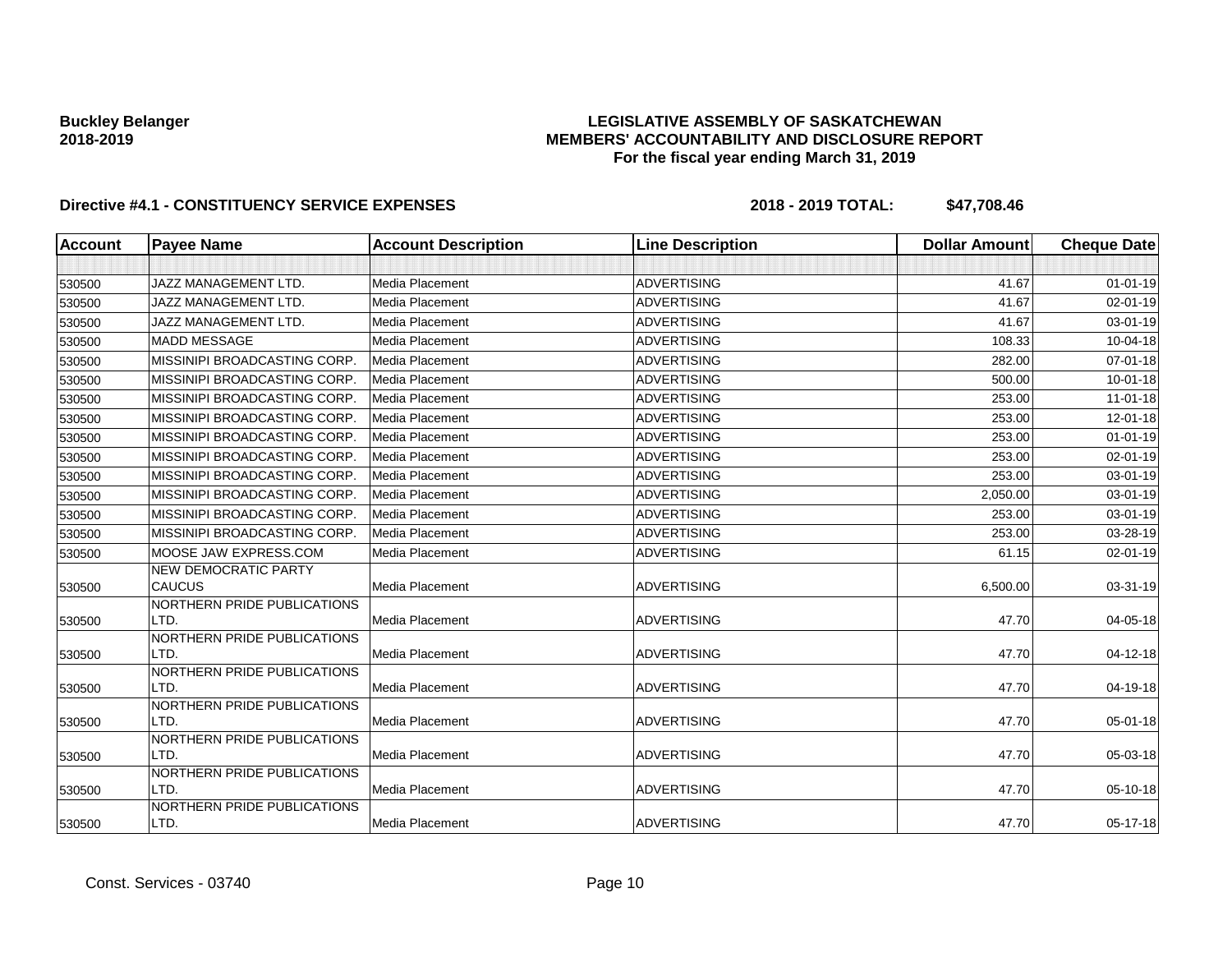### **LEGISLATIVE ASSEMBLY OF SASKATCHEWAN MEMBERS' ACCOUNTABILITY AND DISCLOSURE REPORT For the fiscal year ending March 31, 2019**

| <b>Account</b> | <b>Payee Name</b>           | <b>Account Description</b> | <b>Line Description</b> | <b>Dollar Amount</b> | <b>Cheque Date</b> |
|----------------|-----------------------------|----------------------------|-------------------------|----------------------|--------------------|
|                |                             |                            |                         |                      |                    |
|                | NORTHERN PRIDE PUBLICATIONS |                            |                         |                      |                    |
| 530500         | LTD.                        | Media Placement            | <b>ADVERTISING</b>      | 47.70                | 06-01-18           |
|                | NORTHERN PRIDE PUBLICATIONS |                            |                         |                      |                    |
| 530500         | LTD.                        | Media Placement            | <b>ADVERTISING</b>      | 47.70                | 06-01-18           |
|                | NORTHERN PRIDE PUBLICATIONS |                            |                         |                      |                    |
| 530500         | LTD.                        | Media Placement            | <b>ADVERTISING</b>      | 47.70                | 06-07-18           |
|                | NORTHERN PRIDE PUBLICATIONS |                            |                         |                      |                    |
| 530500         | LTD.                        | Media Placement            | <b>ADVERTISING</b>      | 47.70                | 07-01-18           |
|                | NORTHERN PRIDE PUBLICATIONS |                            |                         |                      |                    |
| 530500         | LTD.                        | Media Placement            | <b>ADVERTISING</b>      | 47.70                | 07-01-18           |
|                | NORTHERN PRIDE PUBLICATIONS |                            |                         |                      |                    |
| 530500         | LTD.                        | Media Placement            | <b>ADVERTISING</b>      | 47.70                | $07 - 01 - 18$     |
|                | NORTHERN PRIDE PUBLICATIONS |                            |                         |                      |                    |
| 530500         | LTD.                        | Media Placement            | <b>ADVERTISING</b>      | 47.70                | 07-19-18           |
|                | NORTHERN PRIDE PUBLICATIONS |                            |                         |                      |                    |
| 530500         | LTD.                        | <b>Media Placement</b>     | <b>ADVERTISING</b>      | 47.70                | 08-01-18           |
|                | NORTHERN PRIDE PUBLICATIONS |                            |                         |                      |                    |
| 530500         | LTD.                        | Media Placement            | <b>ADVERTISING</b>      | 47.70                | 08-02-18           |
|                | NORTHERN PRIDE PUBLICATIONS |                            |                         |                      |                    |
| 530500         | LTD.                        | Media Placement            | <b>ADVERTISING</b>      | 47.70                | 08-09-18           |
|                | NORTHERN PRIDE PUBLICATIONS |                            |                         |                      |                    |
| 530500         | LTD.                        | Media Placement            | <b>ADVERTISING</b>      | 47.70                | 09-01-18           |
|                | NORTHERN PRIDE PUBLICATIONS |                            |                         |                      |                    |
| 530500         | LTD.                        | <b>Media Placement</b>     | ADVERTISING - NO GST    | 47.70                | 09-01-18           |
|                | NORTHERN PRIDE PUBLICATIONS |                            |                         |                      |                    |
| 530500         | LTD.                        | Media Placement            | <b>ADVERTISING</b>      | 47.70                | 09-06-18           |
|                | NORTHERN PRIDE PUBLICATIONS |                            |                         |                      |                    |
| 530500         | LTD.                        | Media Placement            | <b>ADVERTISING</b>      | 47.70                | $10 - 01 - 18$     |
|                | NORTHERN PRIDE PUBLICATIONS |                            |                         |                      |                    |
| 530500         | LTD.                        | Media Placement            | <b>ADVERTISING</b>      | 47.70                | $10 - 01 - 18$     |
|                | NORTHERN PRIDE PUBLICATIONS |                            |                         |                      |                    |
| 530500         | LTD.                        | Media Placement            | ADVERTISING             | 47.70                | $10 - 01 - 18$     |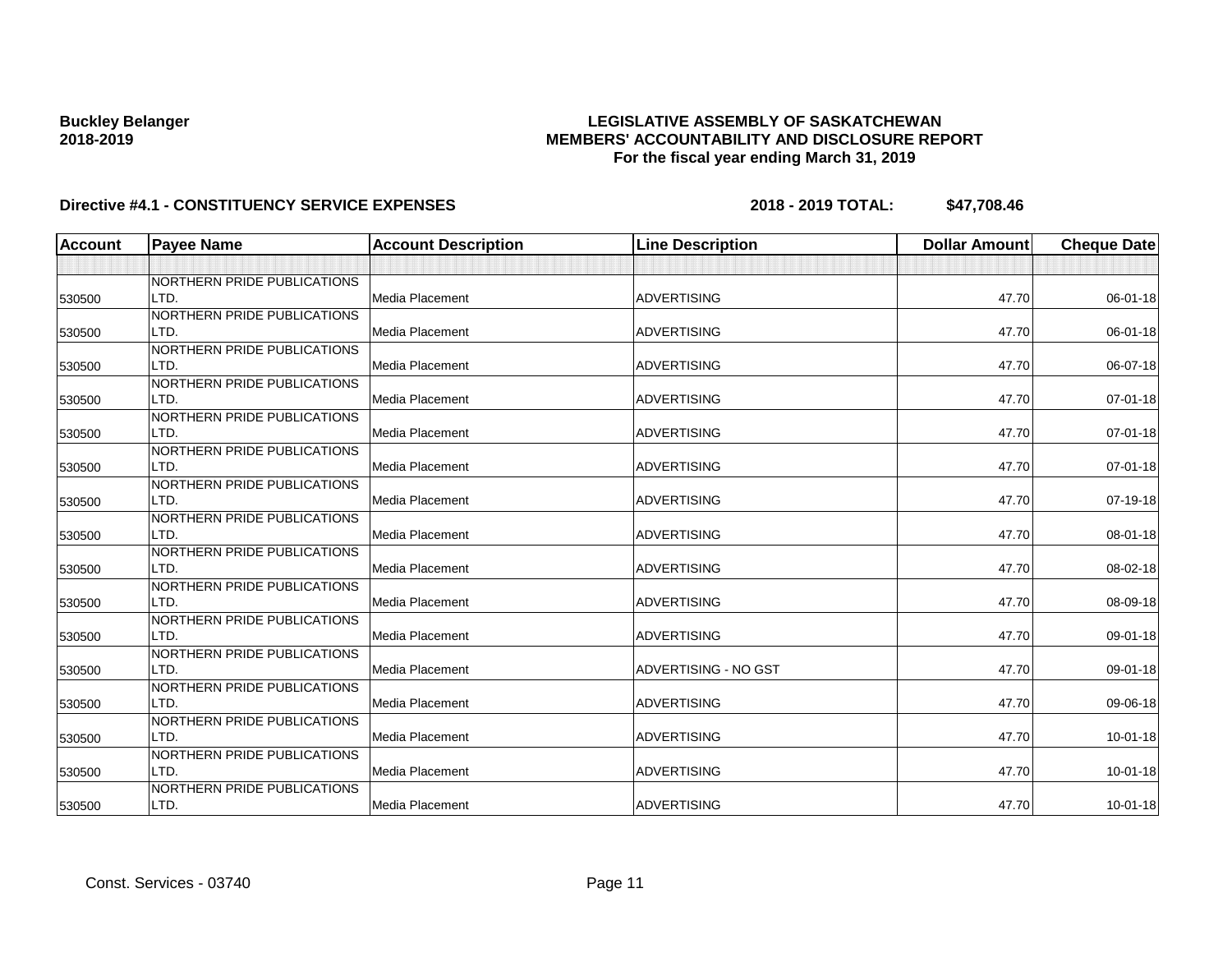### **LEGISLATIVE ASSEMBLY OF SASKATCHEWAN MEMBERS' ACCOUNTABILITY AND DISCLOSURE REPORT For the fiscal year ending March 31, 2019**

| <b>Account</b> | <b>Payee Name</b>           | <b>Account Description</b> | <b>Line Description</b> | <b>Dollar Amount</b> | <b>Cheque Date</b> |
|----------------|-----------------------------|----------------------------|-------------------------|----------------------|--------------------|
|                |                             |                            |                         |                      |                    |
|                | NORTHERN PRIDE PUBLICATIONS |                            |                         |                      |                    |
| 530500         | LTD.                        | Media Placement            | <b>ADVERTISING</b>      | 47.70                | 10-04-18           |
|                | NORTHERN PRIDE PUBLICATIONS |                            |                         |                      |                    |
| 530500         | LTD.                        | <b>Media Placement</b>     | <b>ADVERTISING</b>      | 47.70                | $10 - 11 - 18$     |
|                | NORTHERN PRIDE PUBLICATIONS |                            |                         |                      |                    |
| 530500         | LTD.                        | Media Placement            | <b>ADVERTISING</b>      | 47.70                | 10-18-18           |
|                | NORTHERN PRIDE PUBLICATIONS |                            |                         |                      |                    |
| 530500         | LTD.                        | Media Placement            | <b>ADVERTISING</b>      | 47.70                | $11 - 01 - 18$     |
|                | NORTHERN PRIDE PUBLICATIONS |                            |                         |                      |                    |
| 530500         | LTD.                        | <b>Media Placement</b>     | <b>ADVERTISING</b>      | 47.70                | 11-08-18           |
|                | NORTHERN PRIDE PUBLICATIONS |                            |                         |                      |                    |
| 530500         | LTD.                        | <b>Media Placement</b>     | <b>ADVERTISING</b>      | 47.70                | 12-01-18           |
|                | NORTHERN PRIDE PUBLICATIONS |                            |                         |                      |                    |
| 530500         | LTD.                        | Media Placement            | <b>ADVERTISING</b>      | 47.70                | 12-01-18           |
|                | NORTHERN PRIDE PUBLICATIONS |                            |                         |                      |                    |
| 530500         | LTD.                        | Media Placement            | <b>ADVERTISING</b>      | 47.70                | 12-01-18           |
|                | NORTHERN PRIDE PUBLICATIONS |                            |                         |                      |                    |
| 530500         | LTD.                        | Media Placement            | <b>ADVERTISING</b>      | 47.70                | $12 - 01 - 18$     |
|                | NORTHERN PRIDE PUBLICATIONS |                            |                         |                      |                    |
| 530500         | LTD.                        | Media Placement            | <b>ADVERTISING</b>      | 47.70                | 12-06-18           |
|                | NORTHERN PRIDE PUBLICATIONS |                            |                         |                      |                    |
| 530500         | LTD.                        | <b>Media Placement</b>     | <b>ADVERTISING</b>      | 47.70                | $01 - 01 - 19$     |
|                | NORTHERN PRIDE PUBLICATIONS |                            |                         |                      |                    |
| 530500         | LTD.                        | Media Placement            | <b>ADVERTISING</b>      | 377.20               | $01-01-19$         |
|                | NORTHERN PRIDE PUBLICATIONS |                            |                         |                      |                    |
| 530500         | LTD.                        | Media Placement            | <b>ADVERTISING</b>      | 47.70                | 02-01-19           |
|                | NORTHERN PRIDE PUBLICATIONS |                            |                         |                      |                    |
| 530500         | LTD.                        | <b>Media Placement</b>     | <b>ADVERTISING</b>      | 47.70                | 02-01-19           |
|                | NORTHERN PRIDE PUBLICATIONS |                            |                         |                      |                    |
| 530500         | LTD.                        | Media Placement            | <b>ADVERTISING</b>      | 47.70                | 02-01-19           |
|                | NORTHERN PRIDE PUBLICATIONS |                            |                         |                      |                    |
| 530500         | LTD.                        | Media Placement            | ADVERTISING             | 47.70                | 02-01-19           |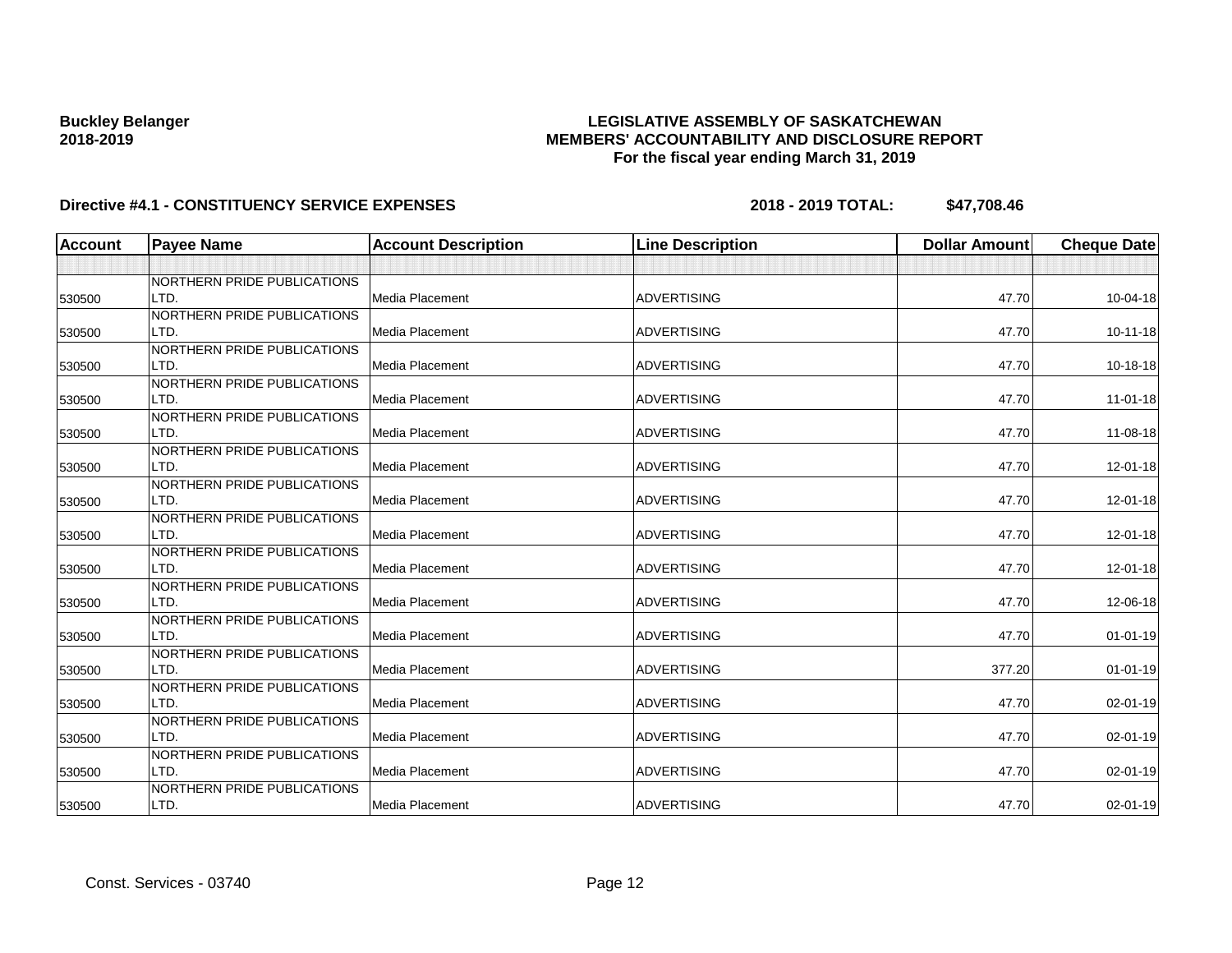### **LEGISLATIVE ASSEMBLY OF SASKATCHEWAN MEMBERS' ACCOUNTABILITY AND DISCLOSURE REPORT For the fiscal year ending March 31, 2019**

|                |                                                |                 |                      | <b>Dollar Amount</b> | <b>Cheque Date</b> |
|----------------|------------------------------------------------|-----------------|----------------------|----------------------|--------------------|
|                |                                                |                 |                      |                      |                    |
|                | NORTHERN PRIDE PUBLICATIONS                    |                 |                      |                      |                    |
| LTD.<br>530500 |                                                | Media Placement | <b>ADVERTISING</b>   | 47.70                | 03-01-19           |
|                | NORTHERN PRIDE PUBLICATIONS                    |                 |                      |                      |                    |
| LTD.<br>530500 |                                                | Media Placement | <b>ADVERTISING</b>   | 47.70                | 03-01-19           |
|                | NORTHERN PRIDE PUBLICATIONS                    |                 |                      |                      |                    |
| LTD.<br>530500 |                                                | Media Placement | <b>ADVERTISING</b>   | 47.70                | 03-01-19           |
|                | NORTHERN PRIDE PUBLICATIONS                    |                 |                      |                      |                    |
| LTD.<br>530500 |                                                | Media Placement | <b>ADVERTISING</b>   | 47.70                | 03-01-19           |
|                | NORTHERN PRIDE PUBLICATIONS                    |                 |                      |                      |                    |
| LTD.<br>530500 |                                                | Media Placement | <b>ADVERTISING</b>   | 47.70                | 03-07-19           |
|                | NORTHERN PRIDE PUBLICATIONS                    |                 |                      |                      |                    |
| LTD.<br>530500 |                                                | Media Placement | <b>ADVERTISING</b>   | 47.70                | 03-14-19           |
|                | NORTHERN PRIDE PUBLICATIONS                    |                 |                      |                      |                    |
| LTD.<br>530500 |                                                | Media Placement | <b>ADVERTISING</b>   | 47.70                | 03-21-19           |
| LTD.           | NORTHERN PRIDE PUBLICATIONS                    | Media Placement | <b>ADVERTISING</b>   | 47.70                | 03-28-19           |
| 530500         |                                                |                 |                      |                      |                    |
| 530500         | P.A. SHOPPER (ADGRAPHICS LTD.) Media Placement |                 | <b>ADVERTISING</b>   | 180.40               | 05-01-18           |
|                |                                                |                 |                      |                      |                    |
| 530500         | P.A. SHOPPER (ADGRAPHICS LTD.) Media Placement |                 | <b>ADVERTISING</b>   | 133.33               | 06-01-18           |
| 530500         | P.A. SHOPPER (ADGRAPHICS LTD.) Media Placement |                 | <b>ADVERTISING</b>   | 133.33               | $07 - 01 - 18$     |
|                |                                                |                 |                      |                      |                    |
| 530500         | P.A. SHOPPER (ADGRAPHICS LTD.) Media Placement |                 | <b>ADVERTISING</b>   | 133.33               | 09-01-18           |
| 530500         | P.A. SHOPPER (ADGRAPHICS LTD.) Media Placement |                 | <b>ADVERTISING</b>   | 133.33               | 10-01-18           |
| 530500         | P.A. SHOPPER (ADGRAPHICS LTD.) Media Placement |                 | <b>ADVERTISING</b>   | 133.34               | $01 - 01 - 19$     |
|                |                                                |                 |                      |                      |                    |
| 530500         | P.A. SHOPPER (ADGRAPHICS LTD.) Media Placement |                 | <b>ADVERTISING</b>   | 133.33               | $01 - 01 - 19$     |
| 530500         | POSTMEDIA NETWORK INC.                         | Media Placement | ADVERTISING - NO GST | 32.31                | 03-01-19           |
| 530500         | POSTMEDIA NETWORK INC.                         | Media Placement | ADVERTISING - NO GST | 8.08                 | 03-01-19           |
| 530500         | RAWLCO RADIO LTD.                              | Media Placement | <b>ADVERTISING</b>   | 2,950.00             | 03-01-19           |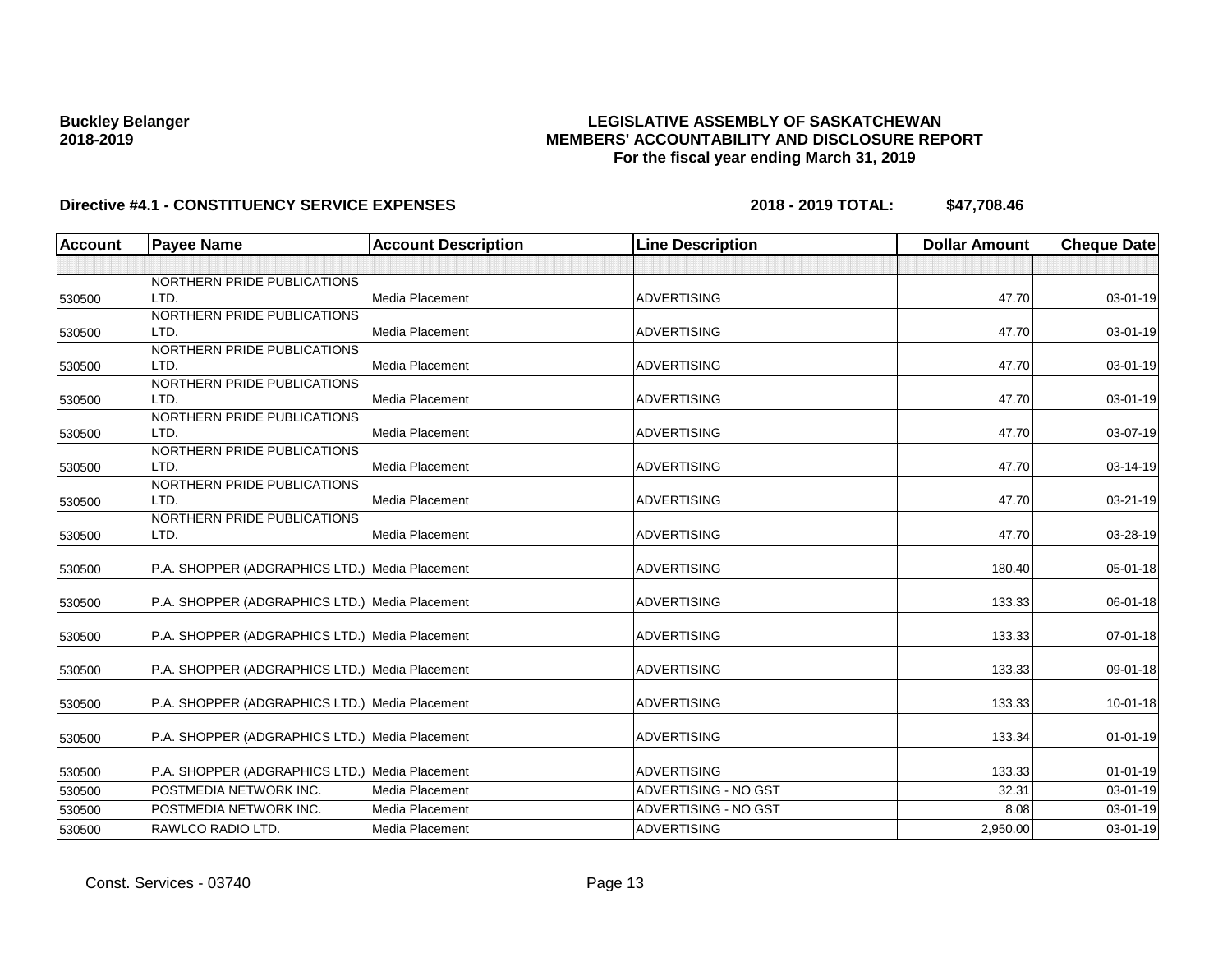### **LEGISLATIVE ASSEMBLY OF SASKATCHEWAN MEMBERS' ACCOUNTABILITY AND DISCLOSURE REPORT For the fiscal year ending March 31, 2019**

| <b>Account</b> | <b>Payee Name</b>                               | <b>Account Description</b>                                        | <b>Line Description</b>           | <b>Dollar Amount</b> | <b>Cheque Date</b> |
|----------------|-------------------------------------------------|-------------------------------------------------------------------|-----------------------------------|----------------------|--------------------|
|                |                                                 |                                                                   |                                   |                      |                    |
| 530500         | ROYAL CANADIAN LEGION<br>SASKATCHEWAN COMMAND   | Media Placement                                                   | <b>GROUP ADVERTISING</b>          | 76.56                | 03-12-19           |
| 530500         | <b>SUDDENLY SASKATCHEWAN</b><br><b>MAGAZINE</b> | Media Placement                                                   | <b>ADVERTISING</b>                | 30.00                | $03 - 01 - 19$     |
| 530500         | <b>WORLD SPECTATOR</b>                          | Media Placement                                                   | <b>ADVERTISING</b>                | 51.67                | 10-01-18           |
| 530900         | <b>FLAG SHOP</b>                                | <b>Promotional Items</b>                                          | SASKATCHEWAN FLAGS                | 345.15               | $08 - 01 - 18$     |
| 542000         | <b>BOUVIER, VYE</b>                             | Travel                                                            | C.A. TRAVEL SEPTEMBER 21, 2018    | 67.59                | 10-01-18           |
| 542000         | BOUVIER, VYE                                    | Travel                                                            | CA TRAVEL OCT 3 2018              | 112.31               | 12-01-18           |
| 542000         | BOUVIER, VYE                                    | Travel                                                            | CA TRAVEL OCT 20 2018             | 87.89                | 12-01-18           |
| 543201         | LEGISLATIVE FOOD SERVICE                        | Deputy Minister/Ministry Head Business<br>Expenses - Refreshments | <b>STUDENT DRINKS</b>             | 26.50                | $07 - 01 - 18$     |
| 543201         | LEGISLATIVE FOOD SERVICE                        | Deputy Minister/Ministry Head Business<br>Expenses - Refreshments | <b>STUDENT DRINKS</b>             | 23.61                | $01 - 01 - 19$     |
| 550200         | <b>CGE NEWS</b>                                 | Books, Mags and Ref Materials                                     | 613-3866 1YR SUBSCRIPTION RENEWAL | 754.00               | 04-23-18           |
| 550200         | FOLIOJUMPLINE PUBLISHING INC.                   | Books, Mags and Ref Materials                                     | <b>ANNUAL SUBSCRIPTION</b>        | 271.49               | 09-01-18           |
| 555000         | POWERLAND COMPUTERS LTD.                        | Other Material and Supplies                                       | MISC OFFICE SUPPLIES              | 190.27               | 12-01-18           |
| 555000         | POWERLAND COMPUTERS LTD.                        | Other Material and Supplies                                       | <b>MISC OFFICE SUPPLIES</b>       | 241.68               | 03-07-19           |
| 555000         | <b>SUPREME BASICS</b>                           | Other Material and Supplies                                       | <b>OFFICE SUPPLIES</b>            | 96.64                | 05-01-18           |
| 555000         | <b>SUPREME BASICS</b>                           | Other Material and Supplies                                       | <b>OFFICE SUPPLIES</b>            | 83.71                | 07-01-18           |
| 555000         | <b>SUPREME BASICS</b>                           | Other Material and Supplies                                       | OFFICE SUPPLIES                   | 318.30               | 07-06-18           |
| 555000         | <b>SUPREME BASICS</b>                           | Other Material and Supplies                                       | MISC OFFICE SUPPLIES              | 272.30               | $11-01-18$         |
| 555000         | <b>SUPREME BASICS</b>                           | Other Material and Supplies                                       | <b>MISC OFFICE SUPPLIES</b>       | 316.19               | 12-01-18           |
| 555000         | <b>SUPREME BASICS</b>                           | Other Material and Supplies                                       | <b>MISC OFFICE SUPPLIES</b>       | 12.69                | $12 - 01 - 18$     |
| 555000         | <b>SUPREME BASICS</b>                           | Other Material and Supplies                                       | <b>MISC OFFICE SUPPLIES</b>       | 273.66               | 12-11-18           |
| 555000         | <b>SUPREME BASICS</b>                           | Other Material and Supplies                                       | MISC OFFICE SUPPLIES              | 141.98               | 12-11-18           |
| 555000         | <b>SUPREME BASICS</b>                           | Other Material and Supplies                                       | <b>MISC OFFICE SUPPLIES</b>       | 52.99                | 03-01-19           |
| 555000         | <b>SUPREME BASICS</b>                           | Other Material and Supplies                                       | MISC OFFICE SUPPLIES RETURN       | $-42.38$             | 03-01-19           |
| 555000         | <b>SUPREME BASICS</b>                           | Other Material and Supplies                                       | MISC OFFICE SUPPLIES RETURN       | $-26.24$             | 03-01-19           |
| 555000         | <b>SUPREME BASICS</b>                           | Other Material and Supplies                                       | <b>MISC OFFICE SUPPLIES</b>       | 262.63               | 03-12-19           |
| 555000         | <b>WIRELESS AGE</b>                             | Other Material and Supplies                                       | <b>ADAPTOR AND USB CABLE</b>      | 101.76               | 09-01-18           |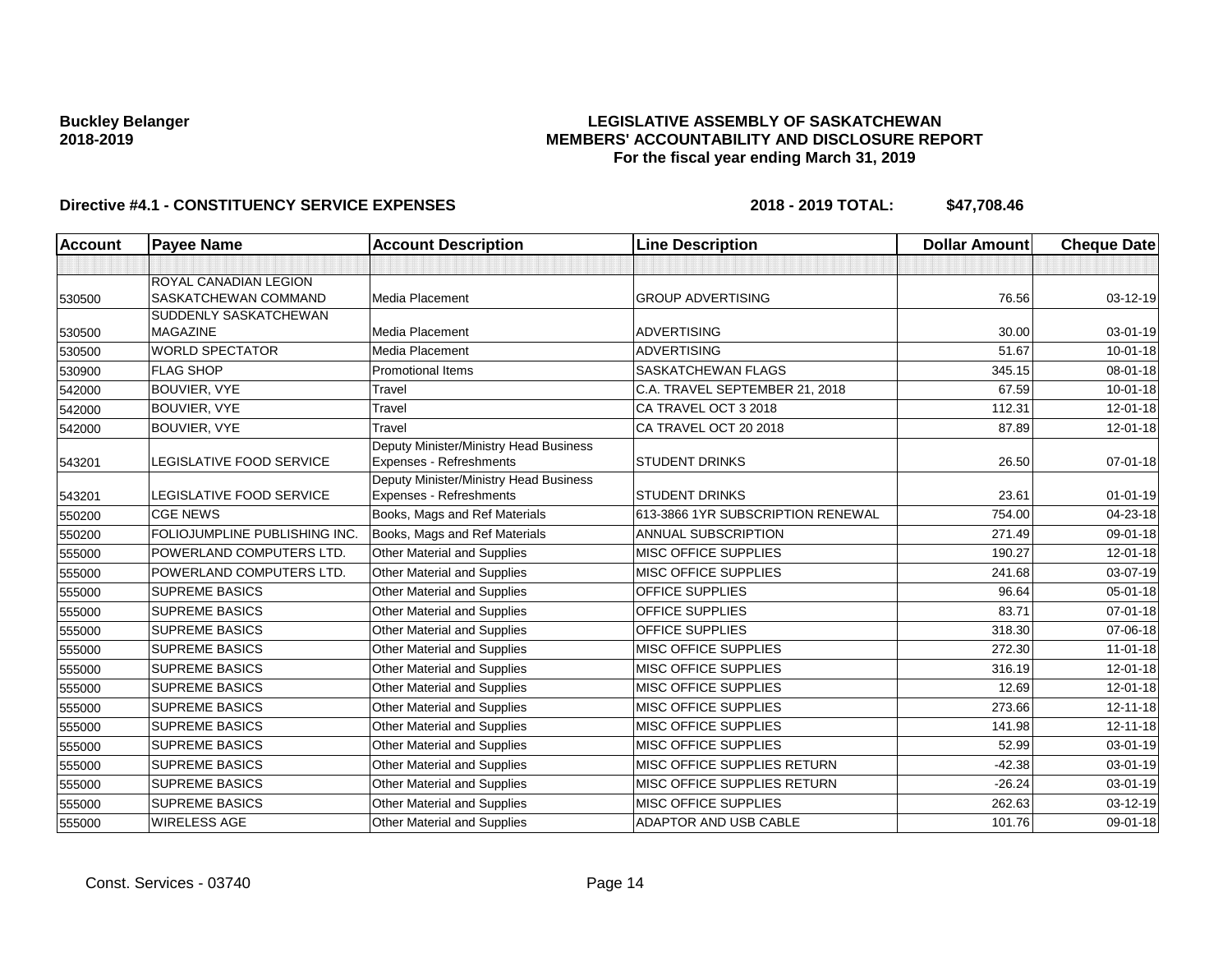### **LEGISLATIVE ASSEMBLY OF SASKATCHEWAN MEMBERS' ACCOUNTABILITY AND DISCLOSURE REPORT For the fiscal year ending March 31, 2019**

| <b>IAccount</b> | <b>IPavee Name</b>  | l Account Description                     | Line Description         | <b>Dollar Amountl</b> | <b>Cheque Datel</b> |
|-----------------|---------------------|-------------------------------------------|--------------------------|-----------------------|---------------------|
|                 |                     |                                           |                          |                       |                     |
| 565200          | <b>WIRELESS AGE</b> | Office Furniture and Equipment -<br>- Exp | APPLE IPHONE 256 FB GREY | 1.211.15              | $05 - 01 - 18$      |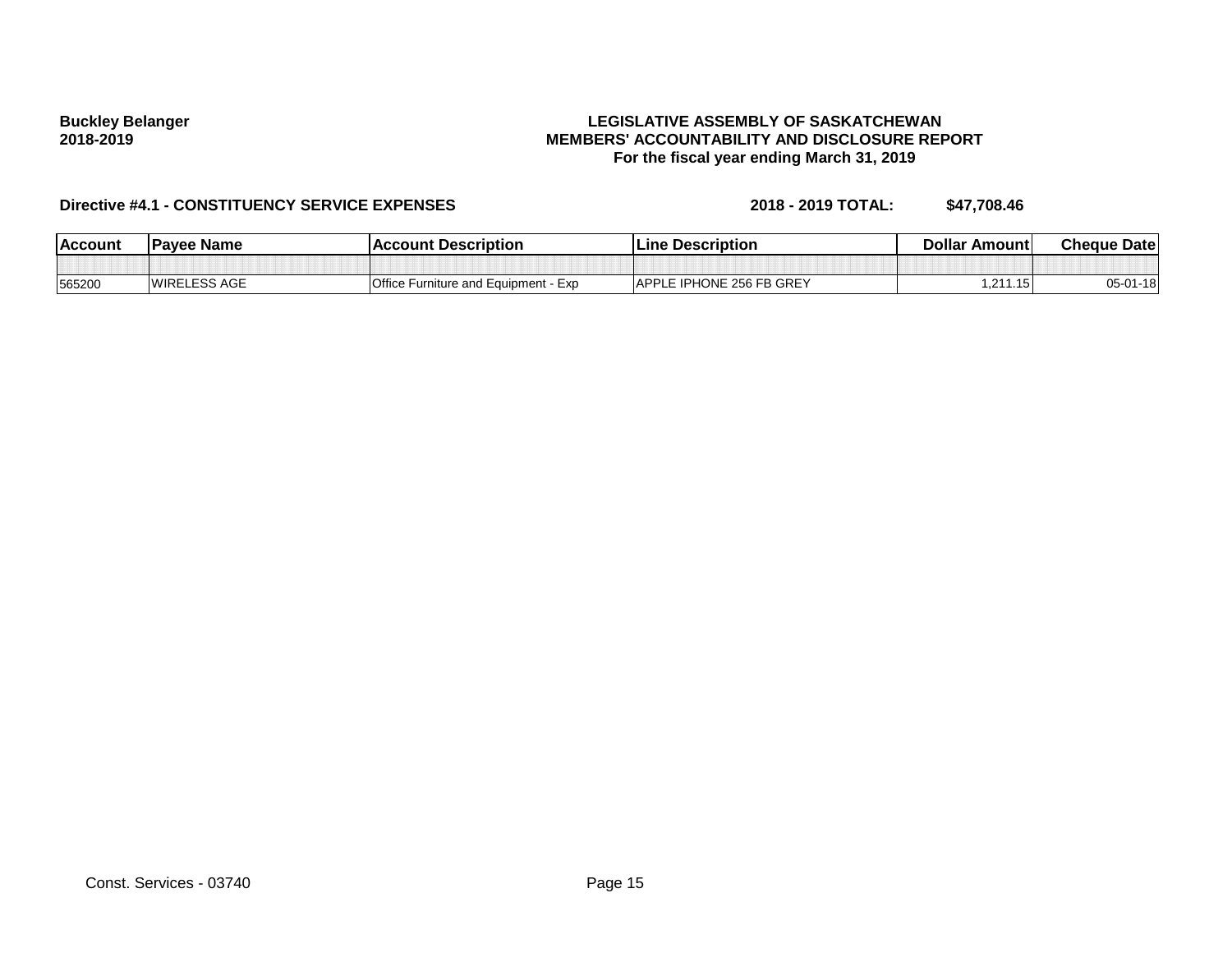### **LEGISLATIVE ASSEMBLY OF SASKATCHEWAN MEMBERS' ACCOUNTABILITY AND DISCLOSURE REPORT For the fiscal year ending March 31, 2019**

# Directive #6 - CONSTITUENCY ASSISTANT EXPENSES 2018 - 2018 - 2019 TOTAL: \$83,064.45

| <b>Account</b> | <b>Payee Name</b>       | <b>Account Description</b> | <b>Dollar Amount</b> | <b>Cheque Date</b> |
|----------------|-------------------------|----------------------------|----------------------|--------------------|
|                |                         |                            |                      |                    |
| 513000         | <b>BOUVIER, VYE</b>     | Out-of-Scope Permanent     | 0                    | 04-10-18           |
| 513000         | BOUVIER, VYE            | Out-of-Scope Permanent     | 2213.42              | 04-24-18           |
| 513000         | BOUVIER, VYE            | Out-of-Scope Permanent     | 2,213.42             | $05 - 08 - 18$     |
| 513000         | <b>BOUVIER, VYE</b>     | Out-of-Scope Permanent     | 2213.42              | 05-23-18           |
| 513000         | BOUVIER, VYE            | Out-of-Scope Permanent     | 2,213.42             | 06-05-18           |
| 513000         | BOUVIER, VYE            | Out-of-Scope Permanent     | 2,213.42             | 06-13-18           |
| 513000         | BOUVIER, VYE            | Out-of-Scope Permanent     | 2213.42              | 06-27-18           |
| 513000         | <b>BOUVIER, VYE</b>     | Out-of-Scope Permanent     | 2,213.42             | $07 - 11 - 18$     |
| 513000         | BOUVIER, VYE            | Out-of-Scope Permanent     | 2,213.42             | 07-25-18           |
| 513000         | BOUVIER, VYE            | Out-of-Scope Permanent     | 2,213.42             | 08-08-18           |
| 513000         | BOUVIER, VYE            | Out-of-Scope Permanent     | 2,213.42             | 08-22-18           |
| 513000         | BOUVIER, VYE            | Out-of-Scope Permanent     | 2,213.42             | 09-05-18           |
| 513000         | BOUVIER, VYE            | Out-of-Scope Permanent     | 2213.42              | 09-19-18           |
| 513000         | BOUVIER, VYE            | Out-of-Scope Permanent     | 2,213.42             | 10-03-18           |
| 513000         | BOUVIER, VYE            | Out-of-Scope Permanent     | 2,213.42             | $10-17-18$         |
| 513000         | BOUVIER, VYE            | Out-of-Scope Permanent     | 2213.42              | 11-01-18           |
| 513000         | <b>BOUVIER, VYE</b>     | Out-of-Scope Permanent     | 2213.42              | $11 - 14 - 18$     |
| 513000         | BOUVIER, VYE            | Out-of-Scope Permanent     | 2213.42              | 11-28-18           |
| 513000         | BOUVIER, VYE            | Out-of-Scope Permanent     | 2,213.42             | 12-12-18           |
| 513000         | <b>BOUVIER, VYE</b>     | Out-of-Scope Permanent     | 2213.42              | 12-27-18           |
| 513000         | BOUVIER, VYE            | Out-of-Scope Permanent     | 2213.42              | 01-09-19           |
| 513000         | BOUVIER, VYE            | Out-of-Scope Permanent     | 2213.42              | 01-23-19           |
| 513000         | <b>BOUVIER, VYE</b>     | Out-of-Scope Permanent     | 2213.42              | 02-06-19           |
| 513000         | <b>BOUVIER, VYE</b>     | Out-of-Scope Permanent     | 2213.42              | 02-20-19           |
| 513000         | <b>BOUVIER, VYE</b>     | Out-of-Scope Permanent     | 2,213.42             | 03-06-19           |
| 513000         | BOUVIER, VYE            | Out-of-Scope Permanent     | 2213.42              | 03-20-19           |
| 513000         | <b>BOUVIER, VYE</b>     | Out-of-Scope Permanent     | 2,213.42             | 04-03-19           |
| 514000         | OPEKOKEW, CLINTON A. R. | Casual/Term                | 391.77               | $07 - 11 - 18$     |
| 514000         | OPEKOKEW, CLINTON A. R. | Casual/Term                | 268.05               | 08-22-18           |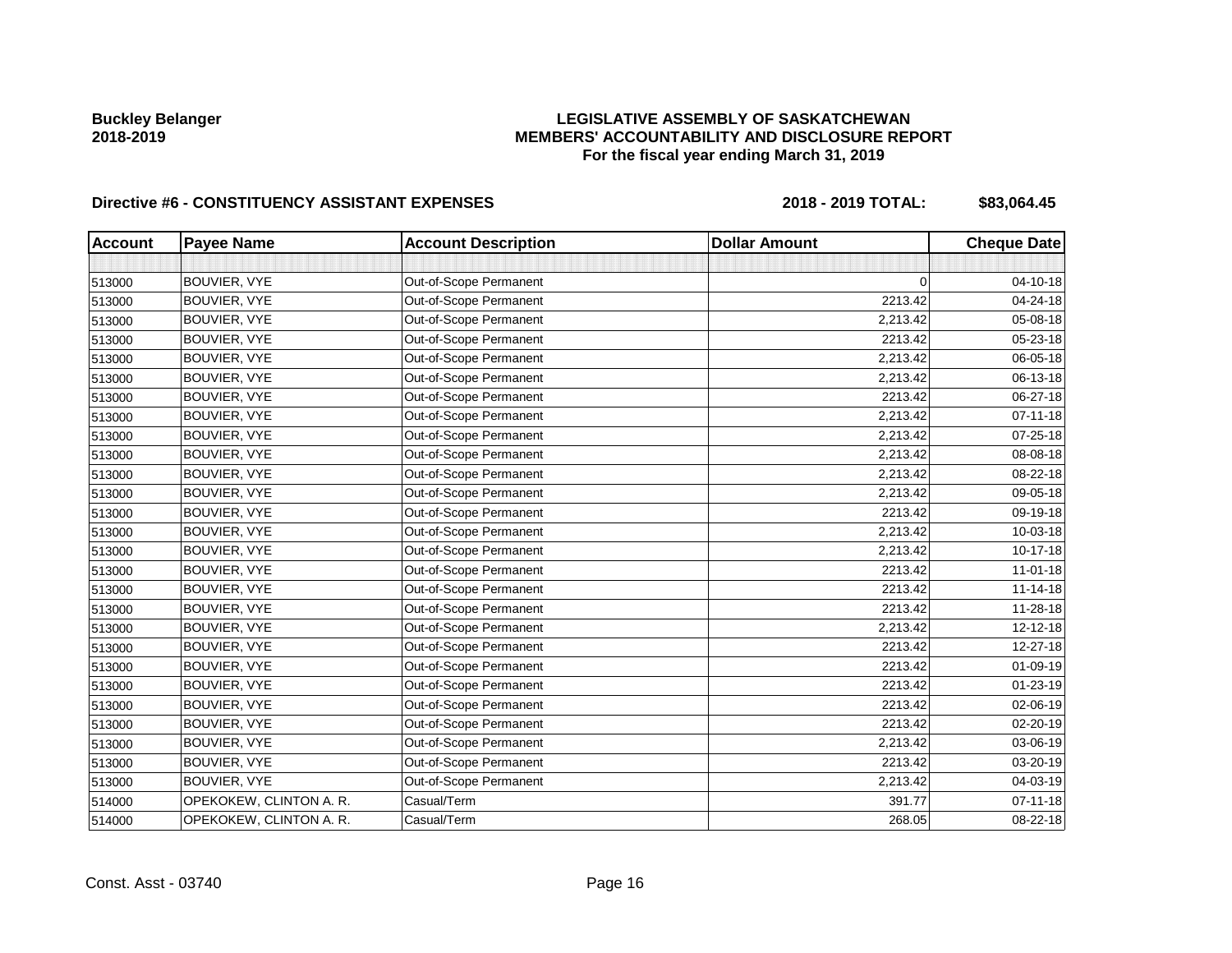### **LEGISLATIVE ASSEMBLY OF SASKATCHEWAN MEMBERS' ACCOUNTABILITY AND DISCLOSURE REPORT For the fiscal year ending March 31, 2019**

# Directive #6 - CONSTITUENCY ASSISTANT EXPENSES 2018 - 2018 - 2019 TOTAL: \$83,064.45

| <b>Account</b> | <b>Payee Name</b> | <b>Account Description</b>                    | <b>Dollar Amount</b> | <b>Cheque Date</b> |
|----------------|-------------------|-----------------------------------------------|----------------------|--------------------|
|                |                   |                                               |                      |                    |
| 514300         | HOWE, DARCY W     | Part-Time/Permanent Part-Time                 | 0.00                 | $04 - 10 - 18$     |
| 514300         | HOWE, DARCY W     | Part-Time/Permanent Part-Time                 | 1008.09              | 04-24-18           |
| 514300         | HOWE, DARCY W     | Part-Time/Permanent Part-Time                 | 1,260.11             | 05-08-18           |
| 514300         | HOWE, DARCY W     | Part-Time/Permanent Part-Time                 | 1,730.47             | 05-23-18           |
| 514300         | HOWE, DARCY W     | Part-Time/Permanent Part-Time                 | 1,285.28             | 06-05-18           |
| 514300         | HOWE, DARCY W     | Part-Time/Permanent Part-Time                 | 1.428.10             | 06-13-18           |
| 514300         | HOWE, DARCY W     | Part-Time/Permanent Part-Time                 | 1,428.10             | 06-27-18           |
| 514300         | HOWE, DARCY W     | Part-Time/Permanent Part-Time                 | 1285.28              | $07 - 11 - 18$     |
| 514300         | HOWE, DARCY W     | Part-Time/Permanent Part-Time                 | 1428.1               | $07 - 25 - 18$     |
| 514300         | HOWE, DARCY W     | Part-Time/Permanent Part-Time                 | 1285.28              | 08-08-18           |
| 514300         | HOWE, DARCY W     | Part-Time/Permanent Part-Time                 | 1285.28              | 08-22-18           |
| 514300         | HOWE, DARCY W     | Part-Time/Permanent Part-Time                 | 1428.1               | 09-05-18           |
| 514300         | HOWE, DARCY W     | Part-Time/Permanent Part-Time                 | 1,285.28             | 09-19-18           |
| 514300         | HOWE, DARCY W     | Part-Time/Permanent Part-Time                 | 1,428.10             | 10-03-18           |
| 514300         | HOWE, DARCY W     | Part-Time/Permanent Part-Time                 | 1,285.28             | $10 - 17 - 18$     |
| 514300         | HOWE, DARCY W     | Part-Time/Permanent Part-Time                 | 1,428.10             | $11 - 01 - 18$     |
| 514300         | HOWE, DARCY W     | Part-Time/Permanent Part-Time                 | 1,428.10             | $11 - 14 - 18$     |
| 514300         | HOWE, DARCY W     | Part-Time/Permanent Part-Time                 | 593.21               | 11-28-18           |
| 514300         | HOWE, DARCY W     | Part-Time/Permanent Part-Time                 | 659.12               | 12-12-18           |
| 514300         | HOWE, DARCY W     | Part-Time/Permanent Part-Time                 | 659.12               | 12-27-18           |
| 514300         | HOWE, DARCY W     | Part-Time/Permanent Part-Time                 | 263.66               | $01 - 09 - 19$     |
| 514300         | HOWE, DARCY W     | Part-Time/Permanent Part-Time                 | 1,041.08             | 02-07-19           |
| 519900         | None (Default)    | Change in Y/E Accrued Empl Leave Entitlements | $-99.4$              | 04-18-18           |
| 519900         | None (Default)    | Change in Y/E Accrued Empl Leave Entitlements | 31.87                | 04-08-19           |